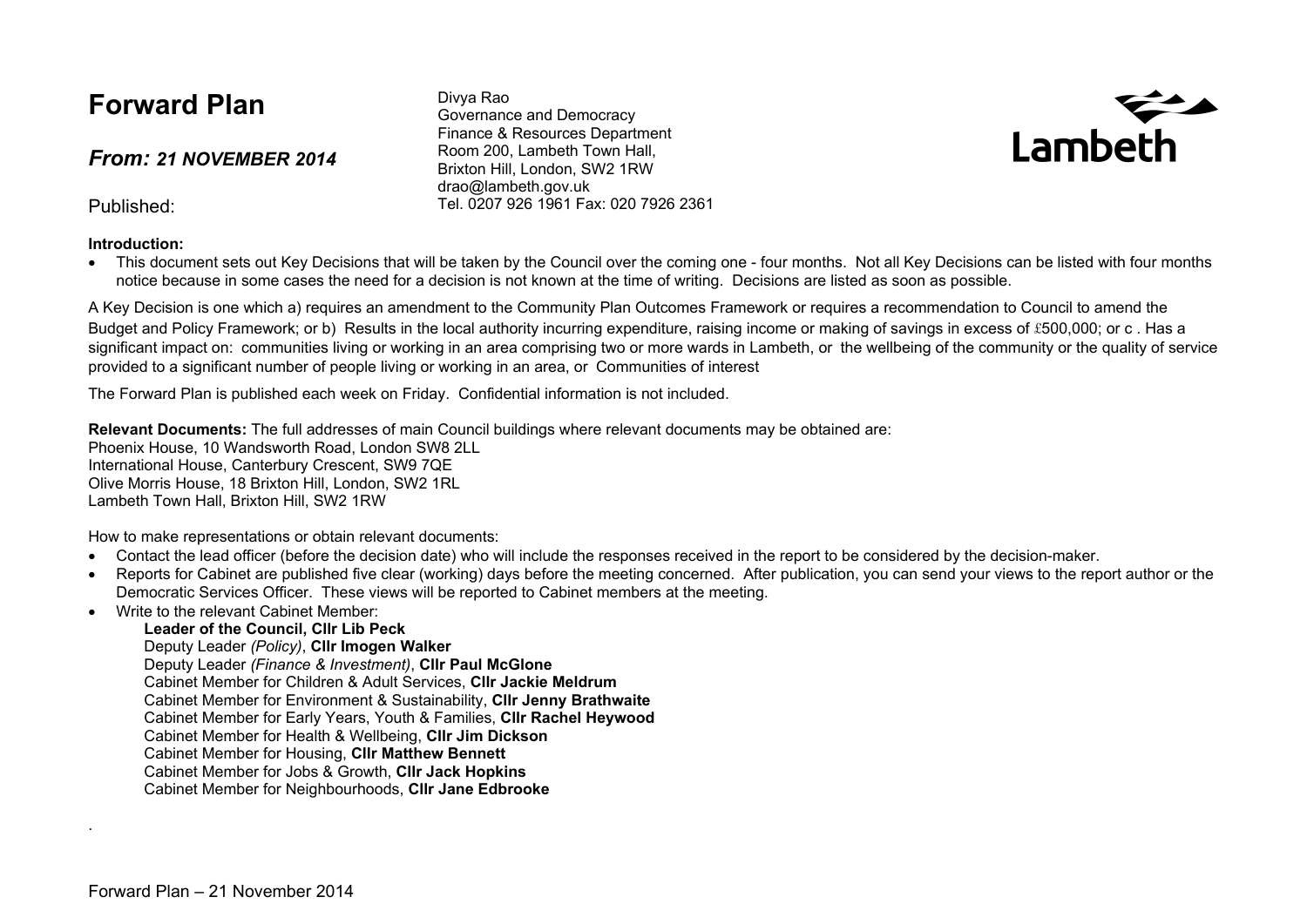| <b>Key Decision (Including Brief</b><br><b>Summary &amp; Expected</b><br>Outcome)<br>(including ward) $\{1\}$ | Decision-maker.<br><b>Edition of Forward Plan</b><br>when first appeared $\{2\}$ | Date decision to be<br>taken $\{3\}$ | <b>External</b><br><b>Consultation:</b><br>Who<br>How<br>Closing date $\{4\}$ | <b>Relevant documents</b><br>${5}$ | <b>Lead Officer (to whom</b><br>representations should be<br>made, and holder of<br>$documents)$ {6} |
|---------------------------------------------------------------------------------------------------------------|----------------------------------------------------------------------------------|--------------------------------------|-------------------------------------------------------------------------------|------------------------------------|------------------------------------------------------------------------------------------------------|
|---------------------------------------------------------------------------------------------------------------|----------------------------------------------------------------------------------|--------------------------------------|-------------------------------------------------------------------------------|------------------------------------|------------------------------------------------------------------------------------------------------|

# **Reports to be considered by Cabinet**

| <b>Estate Regeneration and</b><br><b>Housing Delivery</b><br>The report sets out an ambitious<br>programme of Council-led<br>housing delivery that will provide<br>more opportunities for better<br>quality homes. The programme<br>will improve the living conditions<br>for existing residents and provide<br>much needed, new, high quality<br>housing which is affordable to<br>our residents.<br>All Wards | Cabinet<br>12 September 2014 | 8 Dec 2014 | The Regeneration<br>Charter is being co-<br>produced with<br>residents and will be<br>discussed at tenants<br>council.<br>Residents will co-<br>design options for the<br>future of their<br>estates.                       | <b>Estate Regeneration</b><br>and Housing Delivery | Neil Vokes, Regeneration<br>Project Manager (Housing)<br>nvokes@lambeth.gov.uk<br>1st floor, Phoenix House                 |
|-----------------------------------------------------------------------------------------------------------------------------------------------------------------------------------------------------------------------------------------------------------------------------------------------------------------------------------------------------------------------------------------------------------------|------------------------------|------------|-----------------------------------------------------------------------------------------------------------------------------------------------------------------------------------------------------------------------------|----------------------------------------------------|----------------------------------------------------------------------------------------------------------------------------|
| <b>HRA Rent and Budget Setting</b><br>2015/2016<br>Annual Report - HRA Budget<br>and Rent setting                                                                                                                                                                                                                                                                                                               | Cabinet<br>11 October 2014   | 8 Dec 2014 | Area Forums<br><b>Tenants Council</b><br>Extensive<br>engagement with<br><b>Tenants Council and</b><br>presentations at area<br>forums. All feedback<br>and issues captured<br>and the report<br>amended as<br>appropriate. | <b>HRA Rent and Budget</b><br>Setting 2015/2016    | Hamant Bharadia, Assistant<br>Director of Finance, HRE<br>HBharadia@lambeth.gov.uk<br>Hambrook House<br>Tel: 020 7926 9153 |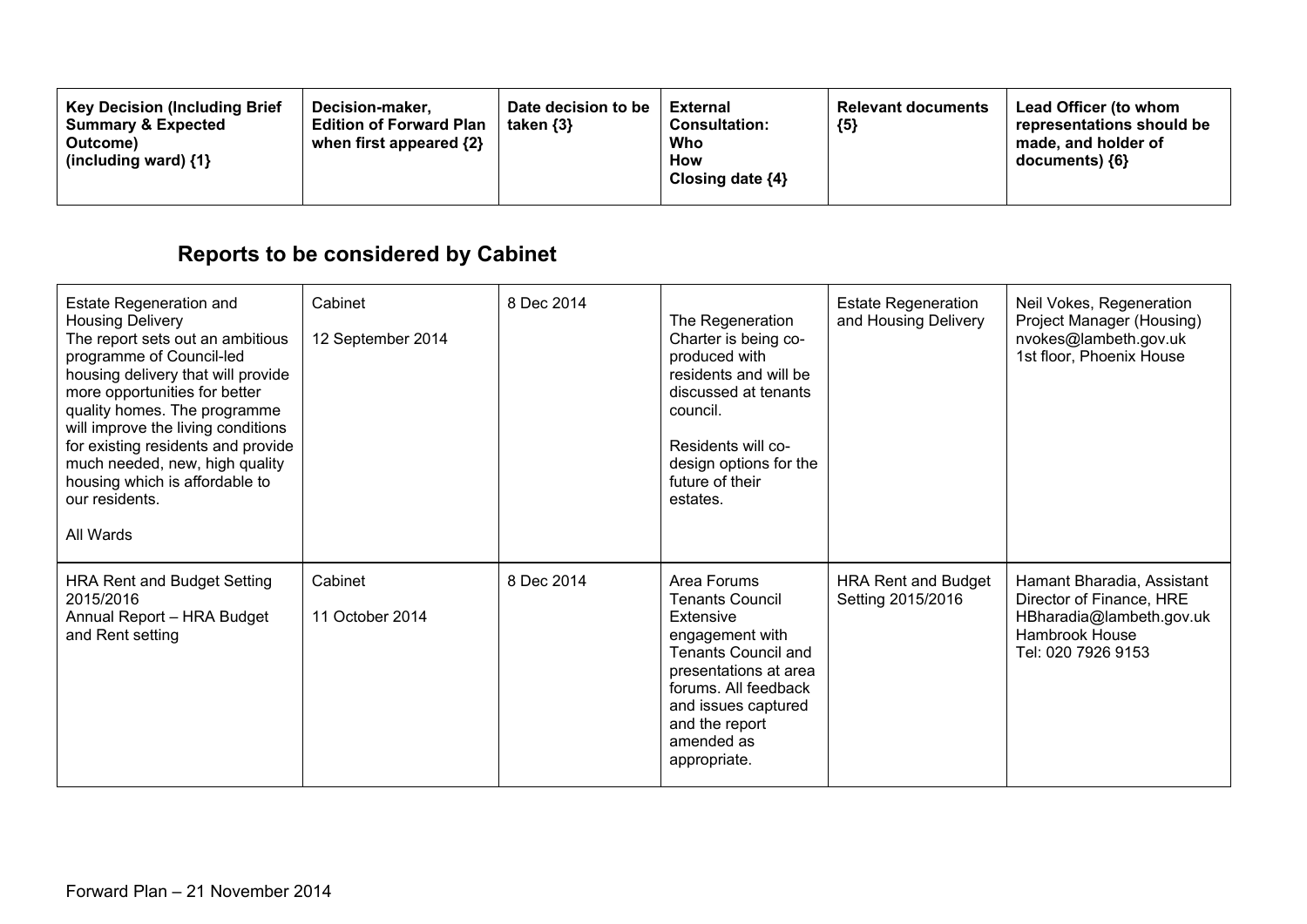| <b>Key Decision (Including Brief</b><br><b>Summary &amp; Expected</b><br>Outcome)<br>(including ward) $\{1\}$ | Decision-maker.<br><b>Edition of Forward Plan</b><br>when first appeared {2} | Date decision to be<br>taken $\{3\}$ | <b>External</b><br><b>Consultation:</b><br>Who<br>How<br>Closing date $\{4\}$ | <b>Relevant documents</b><br>${5}$ | Lead Officer (to whom<br>representations should be<br>made, and holder of<br>documents) {6} |
|---------------------------------------------------------------------------------------------------------------|------------------------------------------------------------------------------|--------------------------------------|-------------------------------------------------------------------------------|------------------------------------|---------------------------------------------------------------------------------------------|
|---------------------------------------------------------------------------------------------------------------|------------------------------------------------------------------------------|--------------------------------------|-------------------------------------------------------------------------------|------------------------------------|---------------------------------------------------------------------------------------------|

| Your New Town Hall -<br>Authorisation to promote a<br>Compulsory Purchase Order in<br>respect of land and interests at 1<br><b>Town Hall Parade</b><br>To approve the promotion of a<br>Compulsory Purchase Order of 1<br>Town Hall Parade n order to<br>secure the necessary land and<br>interests needed to deliver the<br>YNTH project.<br><b>Brixton Hill</b>                                                                                      | Cabinet<br>24 October 2014 | 8 Dec 2014 | Your New Town Hall -<br>Authorisation to<br>promote a Compulsory<br>Purchase Order in<br>respect of land and<br>interests at 1 Town<br><b>Hall Parade</b> | Mark Hynes, Borough<br>Solicitor, Director of<br><b>Corporate Affairs</b><br>mhynes@lambeth.gov.uk<br>2nd Floor, Lambeth Town<br>Hall |
|--------------------------------------------------------------------------------------------------------------------------------------------------------------------------------------------------------------------------------------------------------------------------------------------------------------------------------------------------------------------------------------------------------------------------------------------------------|----------------------------|------------|-----------------------------------------------------------------------------------------------------------------------------------------------------------|---------------------------------------------------------------------------------------------------------------------------------------|
| Financial Planning Report -<br>Revenue & Capital Budget<br>2015/16-2017/18<br>The Financial Planning Report<br>will focus on the Resource<br>Allocation Process for 2015/16<br>with the intention that agreed<br>savings proposals will be<br>submitted to Cabinet for<br>ratification and recommendation<br>to Council in order to set a<br>balanced budget. Provisional<br>proposals will also be developed<br>for 2016/17 and 2017/18.<br>All Wards | Cabinet<br>3 October 2014  | 8 Dec 2014 | <b>Financial Planning</b><br>Report - Revenue &<br>Capital Budget<br>2015/16-2017/18                                                                      | Frank Higgins, Head of<br><b>Financial Strategy</b><br>Fhiggins@lambeth.gov.uk<br><b>Olive Morris House</b><br>Tel: 020 7926 9316     |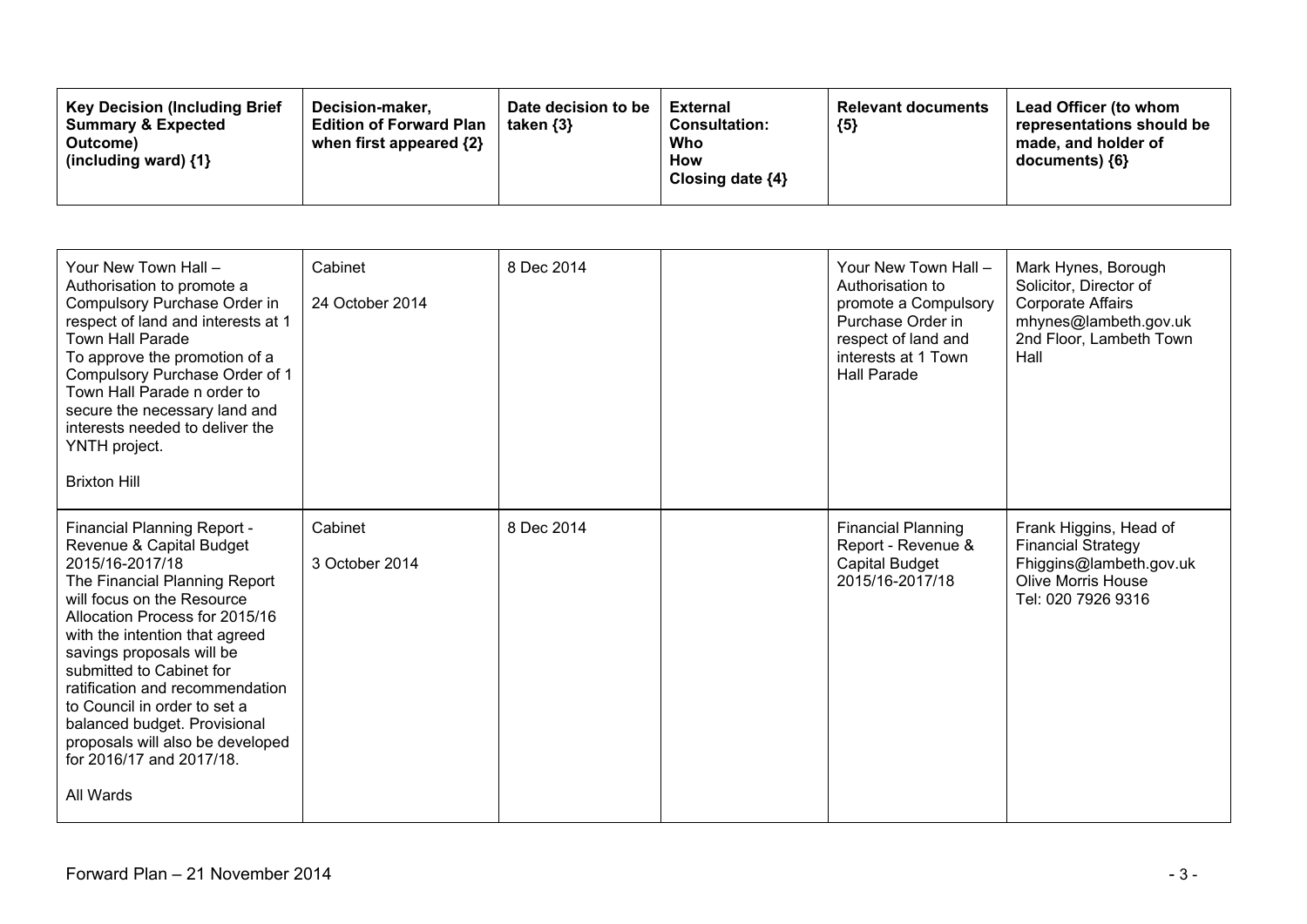| <b>Key Decision (Including Brief</b><br><b>Summary &amp; Expected</b><br>Outcome)<br>(including ward) $\{1\}$ | Date decision to be<br>Decision-maker.<br>taken $\{3\}$<br><b>Edition of Forward Plan</b><br>when first appeared {2} | External<br><b>Consultation:</b><br>Who<br><b>How</b><br>Closing date $\{4\}$ | <b>Relevant documents</b><br>${5}$ | <b>Lead Officer (to whom</b><br>representations should be<br>made, and holder of<br>$documents)$ {6} |
|---------------------------------------------------------------------------------------------------------------|----------------------------------------------------------------------------------------------------------------------|-------------------------------------------------------------------------------|------------------------------------|------------------------------------------------------------------------------------------------------|
|---------------------------------------------------------------------------------------------------------------|----------------------------------------------------------------------------------------------------------------------|-------------------------------------------------------------------------------|------------------------------------|------------------------------------------------------------------------------------------------------|

| Flood Risk Management<br>Strategy<br>To approve the local flood risk<br>management strategy for<br>Lambeth<br>All Wards | Cabinet<br>21/11/14 | 12 Jan 2015 | Citizens were<br>invited to a<br>workshop in<br>January 2014,<br>followed by a 2<br>month consultation,<br>which ended 31<br>August, with<br>citizens and risk<br>management<br>agencies.<br>All ward councillors<br>in areas identified<br>at high risk of<br>flooding were<br>consulted on the<br>draft strategy. | <b>Flood Risk</b><br><b>Management Strategy</b> | Andrew Round, Commercial<br>Services Development Officer<br>ARound@lambeth.gov.uk |
|-------------------------------------------------------------------------------------------------------------------------|---------------------|-------------|---------------------------------------------------------------------------------------------------------------------------------------------------------------------------------------------------------------------------------------------------------------------------------------------------------------------|-------------------------------------------------|-----------------------------------------------------------------------------------|
|-------------------------------------------------------------------------------------------------------------------------|---------------------|-------------|---------------------------------------------------------------------------------------------------------------------------------------------------------------------------------------------------------------------------------------------------------------------------------------------------------------------|-------------------------------------------------|-----------------------------------------------------------------------------------|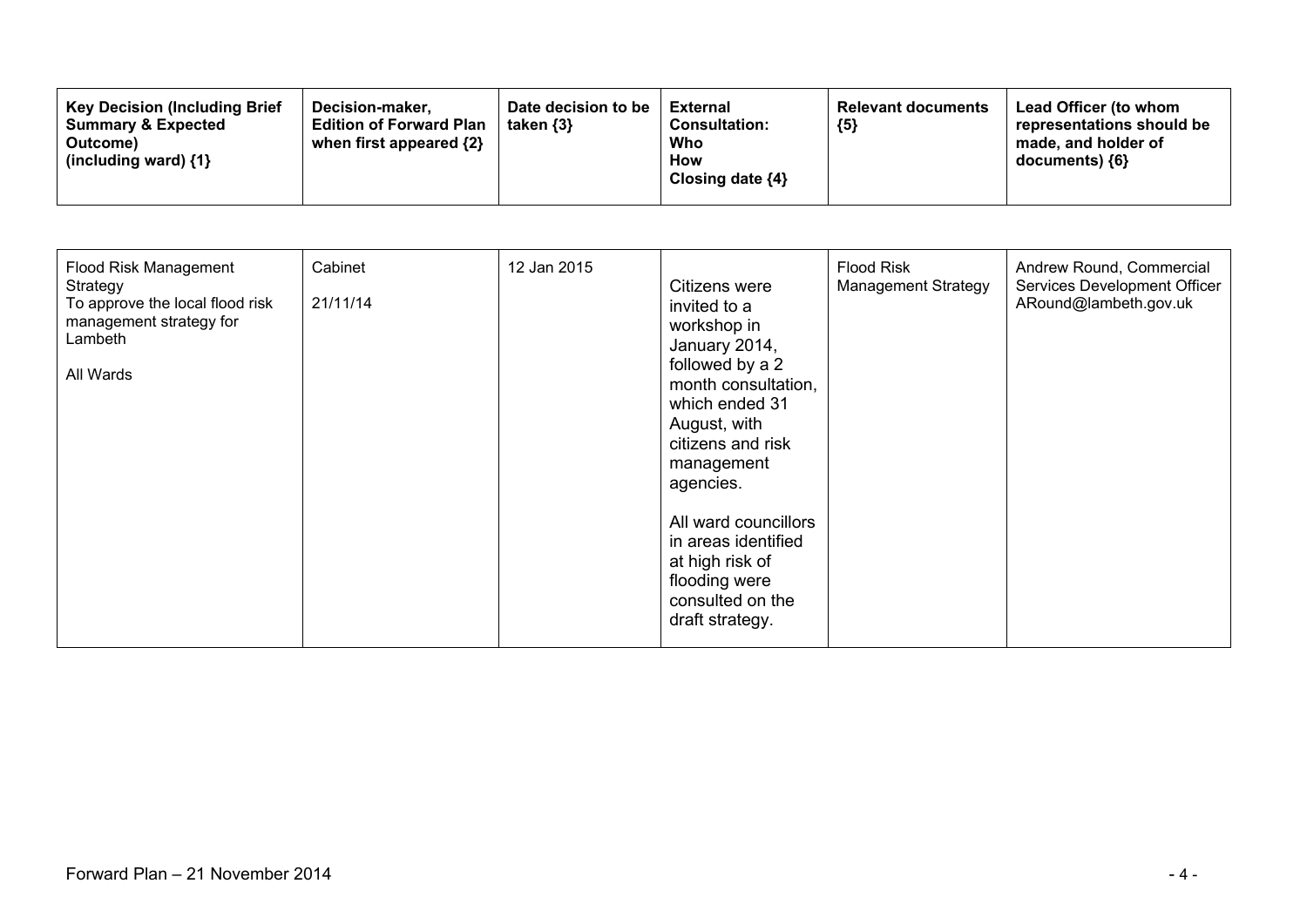| <b>Key Decision (Including Brief</b><br>Decision-maker,<br><b>Summary &amp; Expected</b><br><b>Edition of Forward Plan</b><br>when first appeared {2}<br>Outcome)<br>(including ward) $\{1\}$ | Date decision to be<br>taken $\{3\}$ | External<br><b>Consultation:</b><br>Who<br>How<br>Closing date $\{4\}$ | <b>Relevant documents</b><br>${5}$ | Lead Officer (to whom<br>representations should be<br>made, and holder of<br>documents) {6} |
|-----------------------------------------------------------------------------------------------------------------------------------------------------------------------------------------------|--------------------------------------|------------------------------------------------------------------------|------------------------------------|---------------------------------------------------------------------------------------------|
|-----------------------------------------------------------------------------------------------------------------------------------------------------------------------------------------------|--------------------------------------|------------------------------------------------------------------------|------------------------------------|---------------------------------------------------------------------------------------------|

| <b>Financial Planning Report -</b><br><b>Budget Update</b><br>The Financial Planning Report<br>will provide an update on the<br>Resource Allocation Process for<br>2015/16 with the intention that<br>any additional agreed savings<br>proposals to those considered<br>on 8th December will be<br>submitted to Cabinet for<br>ratification and recommendation<br>to Council in order to set a<br>balanced budget. Provisional<br>proposals will also be developed<br>for 2016/17 and 2017/18.<br>All Wards | Cabinet<br>3 October 2014 | 12 Jan 2015 | <b>Financial Planning</b><br>Report - Budget<br>Update | Frank Higgins, Head of<br><b>Financial Strategy</b><br>Fhiggins@lambeth.gov.uk<br><b>Olive Morris House</b><br>Tel: 020 7926 9316 |
|-------------------------------------------------------------------------------------------------------------------------------------------------------------------------------------------------------------------------------------------------------------------------------------------------------------------------------------------------------------------------------------------------------------------------------------------------------------------------------------------------------------|---------------------------|-------------|--------------------------------------------------------|-----------------------------------------------------------------------------------------------------------------------------------|
| Revenue & Capital Budget<br>2015/16-2017/18<br>That Cabinet recommend<br>Council to note or adopt the<br>budget 2015/16 - 2017/18<br>recommendations<br>All Wards                                                                                                                                                                                                                                                                                                                                           | Cabinet<br>3 October 2014 | 9 Feb 2015  | Revenue & Capital<br>Budget 2015/16-<br>2017/18        | Frank Higgins, Head of<br><b>Financial Strategy</b><br>Fhiggins@lambeth.gov.uk<br><b>Olive Morris House</b><br>Tel: 020 7926 9316 |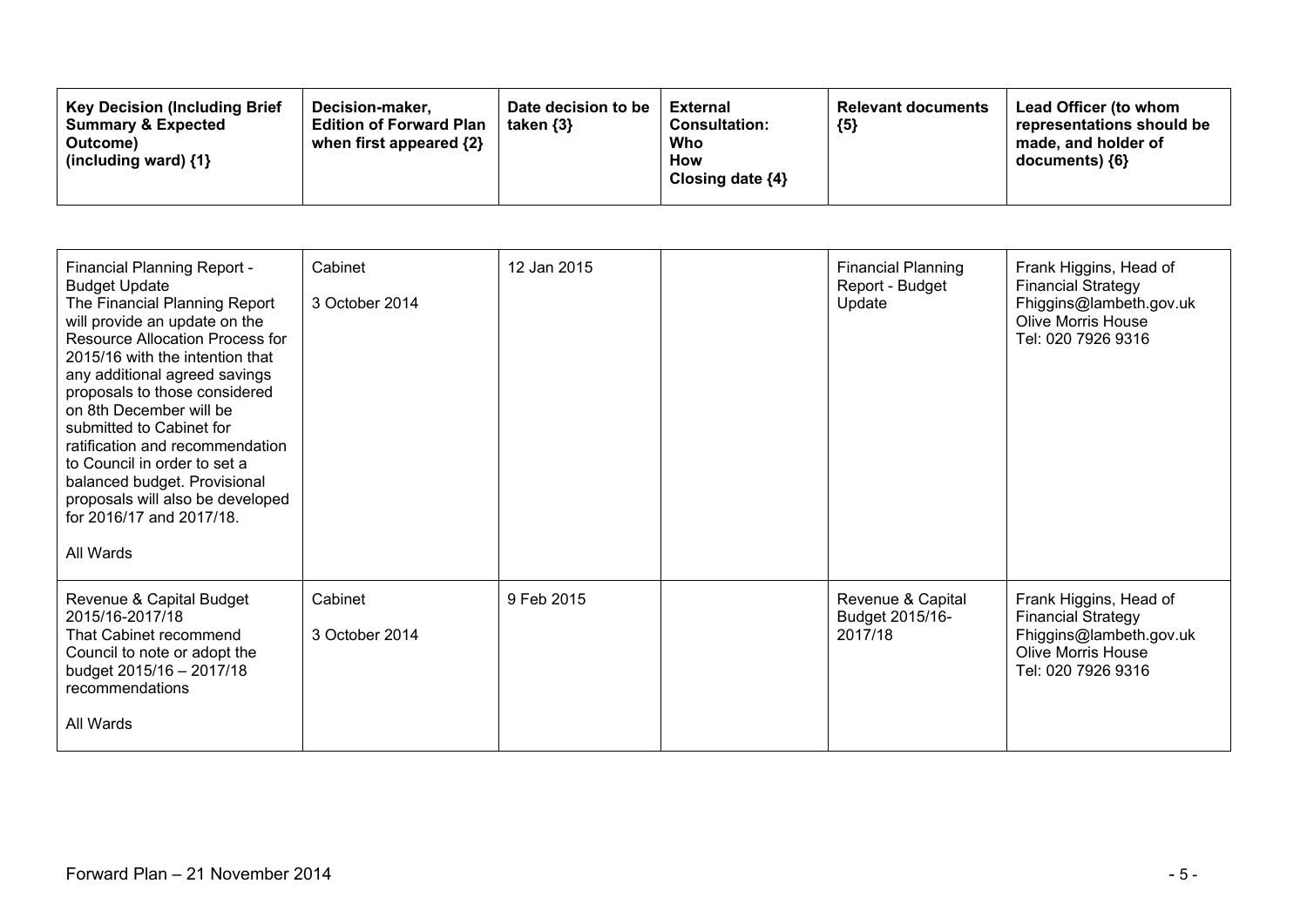| <b>Key Decision (Including Brief</b><br>Decision-maker.<br><b>Summary &amp; Expected</b><br><b>Edition of Forward Plan</b><br>when first appeared $\{2\}$<br>Outcome)<br>(including ward) $\{1\}$ | Date decision to be<br><b>External</b><br><b>Consultation:</b><br>taken {3}<br>Who<br><b>How</b><br>Closing date $\{4\}$ | <b>Relevant documents</b><br>${5}$ | Lead Officer (to whom<br>representations should be<br>made, and holder of<br>documents) {6} |
|---------------------------------------------------------------------------------------------------------------------------------------------------------------------------------------------------|--------------------------------------------------------------------------------------------------------------------------|------------------------------------|---------------------------------------------------------------------------------------------|
|---------------------------------------------------------------------------------------------------------------------------------------------------------------------------------------------------|--------------------------------------------------------------------------------------------------------------------------|------------------------------------|---------------------------------------------------------------------------------------------|

| Response to Environmental<br>Crime Scrutiny Commission'<br>Response to the<br>recommendations in the<br><b>Environmental Crime Scrutiny</b><br>Commission report'<br>All Wards                                                                                                                                                                                                                                                                                                              | Cabinet                   | 9 Feb 2015  | <b>Consultation was</b><br>undertaken with<br>residents in the<br>course of the<br>Commission's<br>investigations | Report of the Enviro-<br><b>Crime Commission</b>                                                                  | Claire Butcher, Lead Scrutiny<br>Officer<br>cbutcher@lambeth.gov.uk<br>Room 200, Lambeth Town<br>Hall, INTERNAL<br>Tel: 020 7926 0024<br>020 7926 2361 |
|---------------------------------------------------------------------------------------------------------------------------------------------------------------------------------------------------------------------------------------------------------------------------------------------------------------------------------------------------------------------------------------------------------------------------------------------------------------------------------------------|---------------------------|-------------|-------------------------------------------------------------------------------------------------------------------|-------------------------------------------------------------------------------------------------------------------|--------------------------------------------------------------------------------------------------------------------------------------------------------|
| Future Brixton: Somerleyton<br>Road Project - Procuring a<br>Contractor and Agreeing the<br><b>Financial Model</b><br>This further report therefore<br>provides Cabinet with a detailed<br>update on the project including<br>the outline design, procurement<br>strategy, delivery strategy and<br>financial model.<br>Cabinet will be asked to approve<br>the financial package required to<br>deliver the project and to<br>authorise the procurement of a<br>contractor.<br>Coldharbour | Cabinet<br>29 August 2014 | 13 Apr 2015 | There will be<br>extensive<br>consultation and<br>coproduction.                                                   | Future Brixton:<br>Somerleyton Road<br>Project - Procuring a<br>Contractor and<br>Agreeing the Financial<br>Model | Neil Vokes, Regeneration<br>Project Manager (Housing)<br>nvokes@lambeth.gov.uk<br>1st floor, Phoenix House                                             |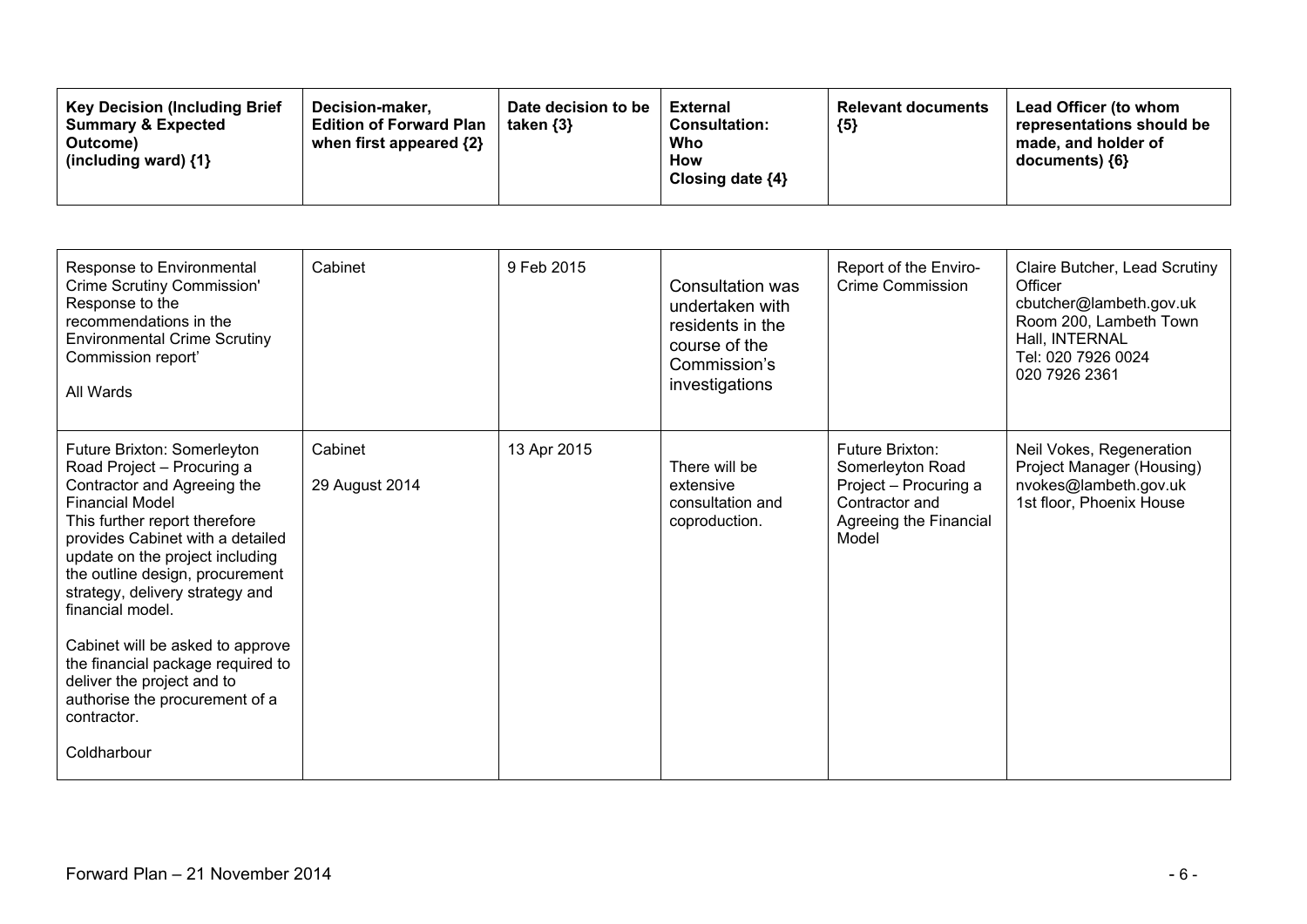| <b>Key Decision (Including Brief</b><br>Date decision to be<br>Decision-maker.<br><b>Summary &amp; Expected</b><br><b>Edition of Forward Plan</b><br>taken $\{3\}$<br>when first appeared $\{2\}$<br>Outcome)<br>(including ward) $\{1\}$ | External<br><b>Consultation:</b><br>Who<br><b>How</b><br>Closing date $\{4\}$ | <b>Relevant documents</b><br>${5}$ | <b>Lead Officer (to whom</b><br>representations should be<br>made, and holder of<br>documents) {6} |
|-------------------------------------------------------------------------------------------------------------------------------------------------------------------------------------------------------------------------------------------|-------------------------------------------------------------------------------|------------------------------------|----------------------------------------------------------------------------------------------------|
|-------------------------------------------------------------------------------------------------------------------------------------------------------------------------------------------------------------------------------------------|-------------------------------------------------------------------------------|------------------------------------|----------------------------------------------------------------------------------------------------|

| Income and Debt Strategy<br>review<br>Cabinet will be asked to sign off<br>the new Income and Debt<br>Strategy | Cabinet | 9 Feb 2015 |  | Income and Debt<br>Strategy review | Michelle Binfield, Strategic<br><b>Commissioning Manager</b><br>mbinfield@lambeth.gov.uk<br><b>Phoenix House</b><br>Tel: 020 7926 4610 |
|----------------------------------------------------------------------------------------------------------------|---------|------------|--|------------------------------------|----------------------------------------------------------------------------------------------------------------------------------------|
|----------------------------------------------------------------------------------------------------------------|---------|------------|--|------------------------------------|----------------------------------------------------------------------------------------------------------------------------------------|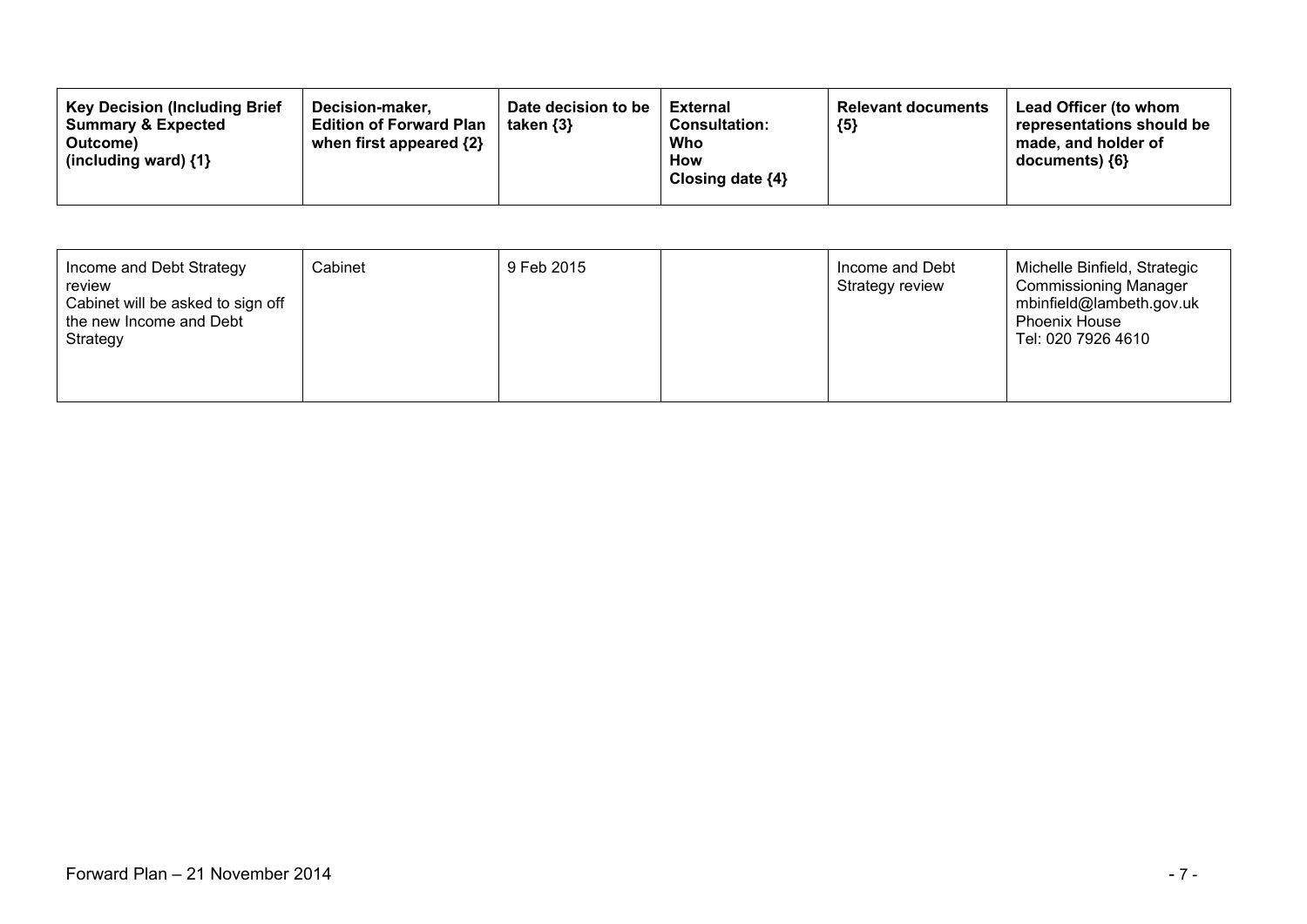**Reports to be approved by the Health and Wellbeing Board**

**None**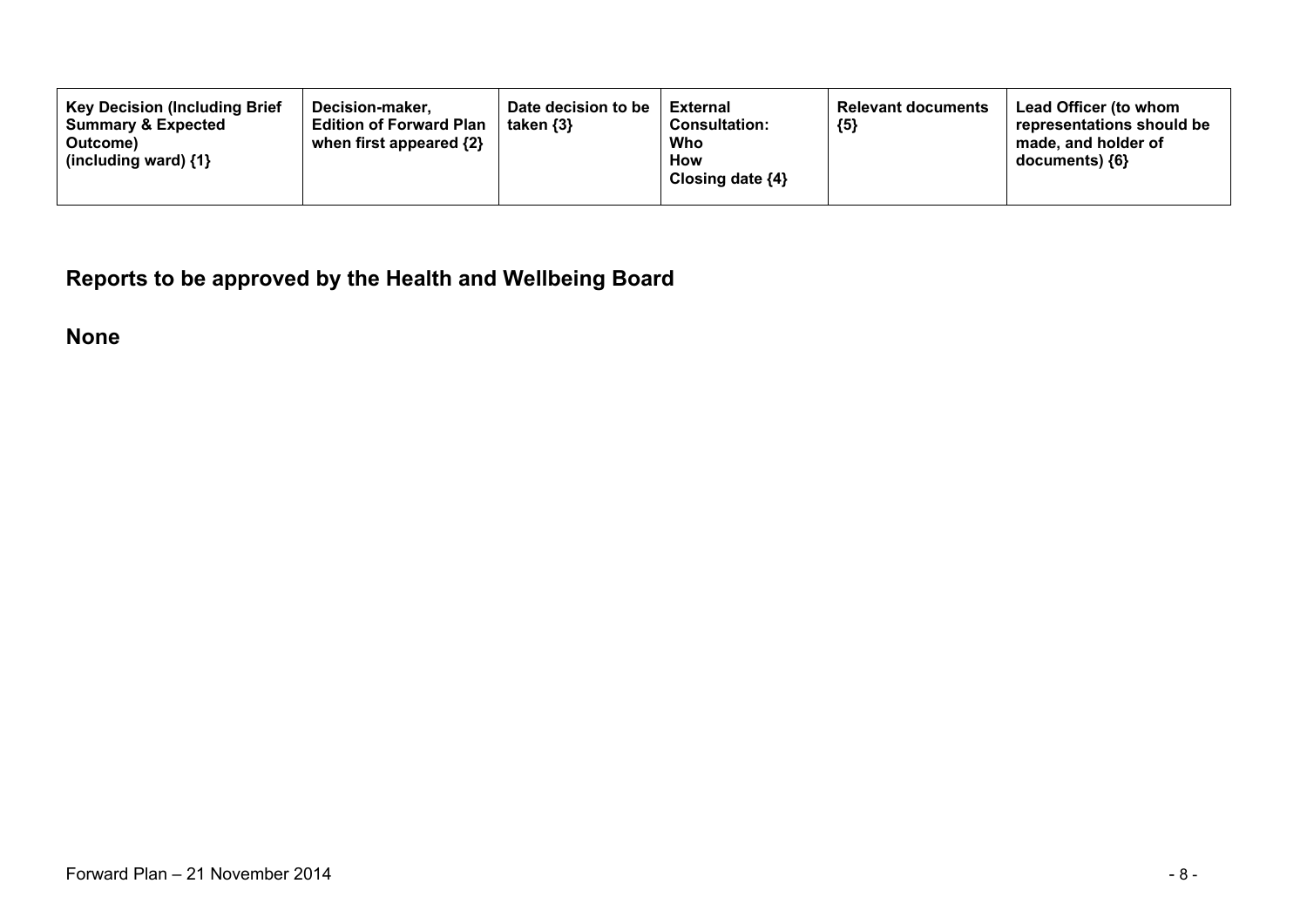| <b>Key Decision (Including Brief</b><br>Decision-maker.<br><b>Summary &amp; Expected</b><br><b>Edition of Forward Plan</b><br>when first appeared {2}<br>Outcome)<br>(including ward) $\{1\}$ | Date decision to be<br>taken $\{3\}$ | External<br><b>Consultation:</b><br>Who<br>How<br>Closing date ${4}$ | <b>Relevant documents</b><br>${5}$ | Lead Officer (to whom<br>representations should be<br>made, and holder of<br>documents) ${6}$ |
|-----------------------------------------------------------------------------------------------------------------------------------------------------------------------------------------------|--------------------------------------|----------------------------------------------------------------------|------------------------------------|-----------------------------------------------------------------------------------------------|
|-----------------------------------------------------------------------------------------------------------------------------------------------------------------------------------------------|--------------------------------------|----------------------------------------------------------------------|------------------------------------|-----------------------------------------------------------------------------------------------|

### **Reports to be approved by Cabinet Members**

# **Deputy Leader of the Council (Policy)**

| Capital Maintenance Programme<br>2014/15<br>The decision will enable a series<br>of essential works contracts<br>under the planned "Capital<br>Maintenance Programme" to be<br>raised and the works<br>undertaken.<br>All Wards | Deputy Leader of the<br>Council - Policy<br>3 January 2014 | 1 Dec 2014 | Schools<br>Key stakeholders<br>Consultation with key<br>stakeholders /<br>schools etc. has<br>been on-going.<br>During a process of<br>feasibility and design<br>for specific works all<br>schools and<br>stakeholders have<br>been informed of the<br>nature of the works<br>required and updated<br>along the way. Once<br>contacts are awarded<br>to specific<br>contractors more<br>detailed information<br>will be issued to all<br>regarding programme<br>dates etc. This<br>process is on-going. |  | Steve Anstee, Business<br>Growth and Regeneration<br>sanstee@lambeth.gov.uk<br>6th floor, International House<br>Tel: 020 7926 3227 |
|---------------------------------------------------------------------------------------------------------------------------------------------------------------------------------------------------------------------------------|------------------------------------------------------------|------------|---------------------------------------------------------------------------------------------------------------------------------------------------------------------------------------------------------------------------------------------------------------------------------------------------------------------------------------------------------------------------------------------------------------------------------------------------------------------------------------------------------|--|-------------------------------------------------------------------------------------------------------------------------------------|
|---------------------------------------------------------------------------------------------------------------------------------------------------------------------------------------------------------------------------------|------------------------------------------------------------|------------|---------------------------------------------------------------------------------------------------------------------------------------------------------------------------------------------------------------------------------------------------------------------------------------------------------------------------------------------------------------------------------------------------------------------------------------------------------------------------------------------------------|--|-------------------------------------------------------------------------------------------------------------------------------------|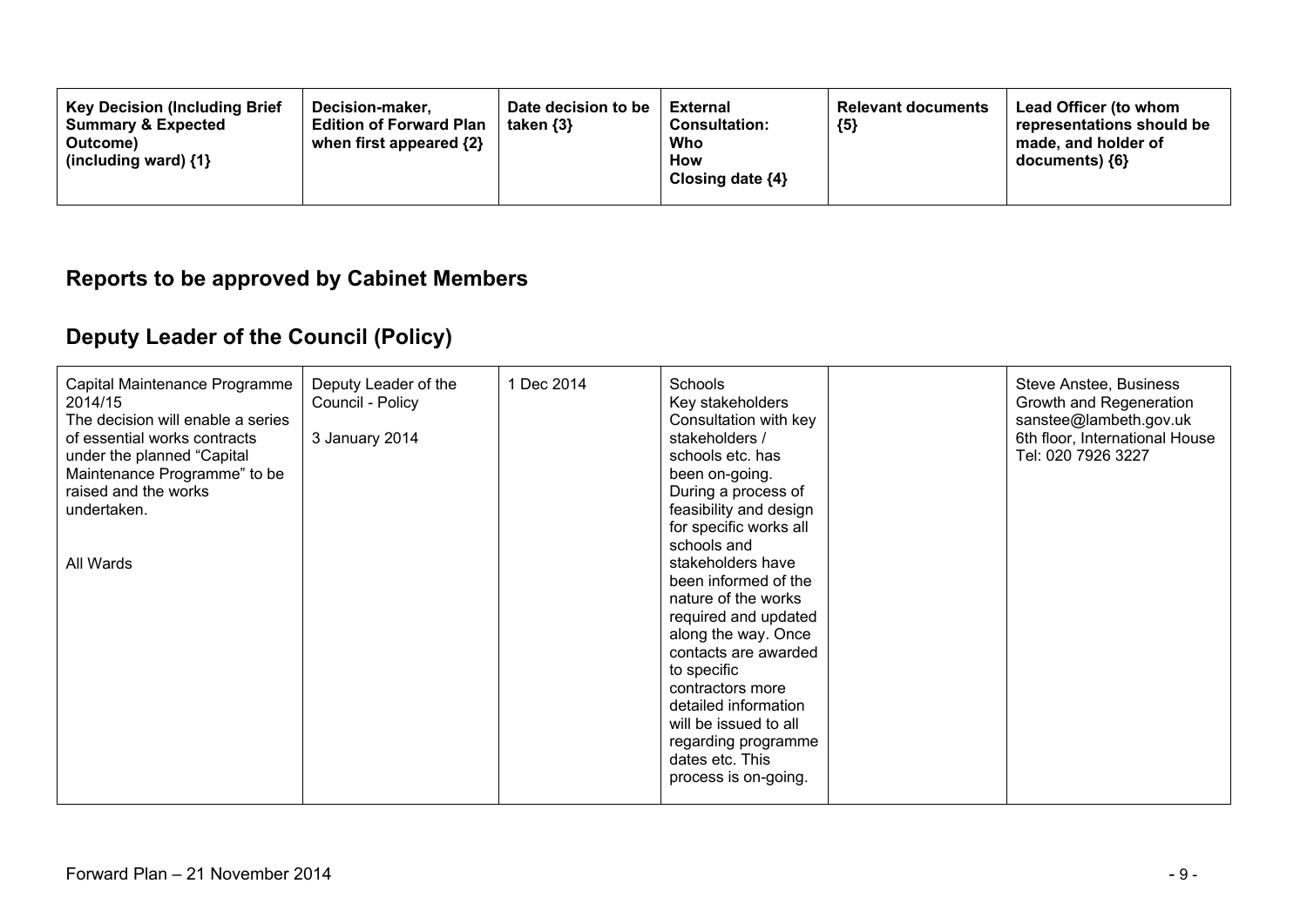| Sudbourne School Expansion<br>Project<br>A decision is requested for an<br>expansion project set to increase<br>by 1.5 Form Entry (FE) creating<br>3FE for the school. | Deputy Leader of the<br>Council - Policy<br>26 July 2013 | 1 Dec 2014 | School staff, parents,<br>children, local<br>residents, Governors,<br>council officers and<br>Cabinet Member.<br>Consultation with<br>school, service users | Sylvester Eyong, Programme<br>Manager<br>seyong@lambeth.gov.uk<br><b>International House</b><br>Tel: 020 7926 3216 |
|------------------------------------------------------------------------------------------------------------------------------------------------------------------------|----------------------------------------------------------|------------|-------------------------------------------------------------------------------------------------------------------------------------------------------------|--------------------------------------------------------------------------------------------------------------------|
| <b>Brixton Hill</b>                                                                                                                                                    |                                                          |            | and stake holders.<br><b>Future statutory</b><br>notification process<br>with DfE.                                                                          |                                                                                                                    |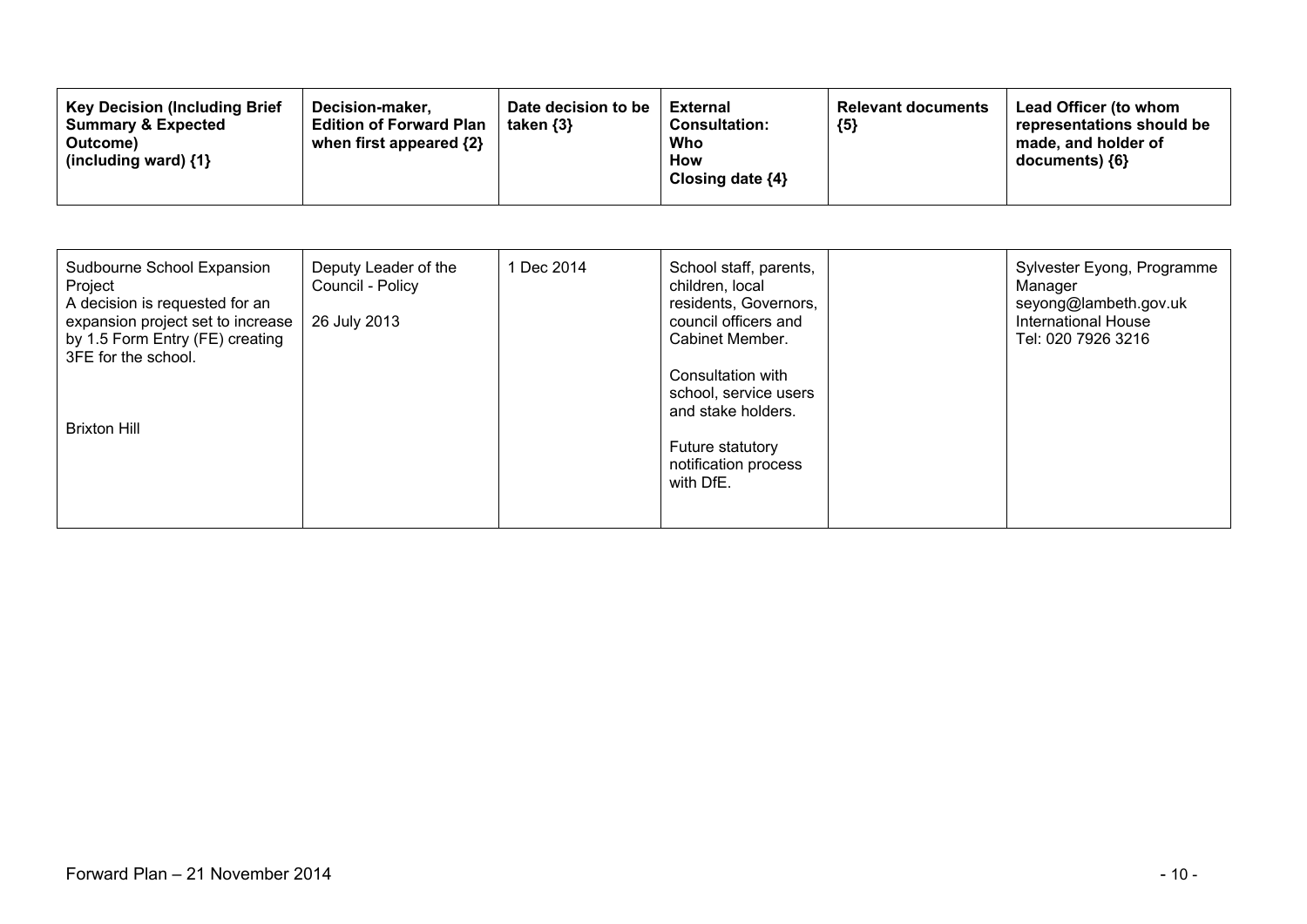| <b>Key Decision (Including Brief)</b><br>Decision-maker.<br><b>Summary &amp; Expected</b><br><b>Edition of Forward Plan</b><br>when first appeared $\{2\}$<br>Outcome)<br>(including ward) $\{1\}$ | Date decision to be<br>taken $\{3\}$ | External<br><b>Consultation:</b><br>Who<br>How<br>Closing date ${4}$ | <b>Relevant documents</b><br>${5}$ | Lead Officer (to whom<br>representations should be<br>made, and holder of<br>documents) ${6}$ |
|----------------------------------------------------------------------------------------------------------------------------------------------------------------------------------------------------|--------------------------------------|----------------------------------------------------------------------|------------------------------------|-----------------------------------------------------------------------------------------------|
|----------------------------------------------------------------------------------------------------------------------------------------------------------------------------------------------------|--------------------------------------|----------------------------------------------------------------------|------------------------------------|-----------------------------------------------------------------------------------------------|

| Phase A: Eamonn Fottrell Centre<br>(Michael Tippett Annex) Phase<br><b>B: Michael Tippett School</b><br>Campus<br>Consultation and design work on<br>the annex (Eamonn Fottrell<br>Centre) started September 2013.<br>The SEN consultant identified a<br>change in the delivery of<br>teaching and learning to the<br>pupils. The recommendation was<br>that the buildings (the annex and<br>the main building) must be<br>modified to allow better<br>integration of support services.<br>A design team has been<br>appointed to produce a detailed<br>construction design. Once this is<br>approved it is the aim to appoint<br>a Contractor. The anticipated<br>project budget is likely to be in<br>the region of £1,160,000.00<br>(£500k for the annex and £660k<br>for the main campus) | Deputy Leader of the<br>Council - Policy<br>28.04.2014 | 1 Dec 2014 | <b>Ward Councillors</b><br>These consultations<br>are required and will<br>be planned in the<br>near future. | Sylvester Eyong, Programme<br>Manager<br>seyong@lambeth.gov.uk<br><b>International House</b><br>Tel: 020 7926 3216 |
|-----------------------------------------------------------------------------------------------------------------------------------------------------------------------------------------------------------------------------------------------------------------------------------------------------------------------------------------------------------------------------------------------------------------------------------------------------------------------------------------------------------------------------------------------------------------------------------------------------------------------------------------------------------------------------------------------------------------------------------------------------------------------------------------------|--------------------------------------------------------|------------|--------------------------------------------------------------------------------------------------------------|--------------------------------------------------------------------------------------------------------------------|
| Thornton                                                                                                                                                                                                                                                                                                                                                                                                                                                                                                                                                                                                                                                                                                                                                                                      |                                                        |            |                                                                                                              |                                                                                                                    |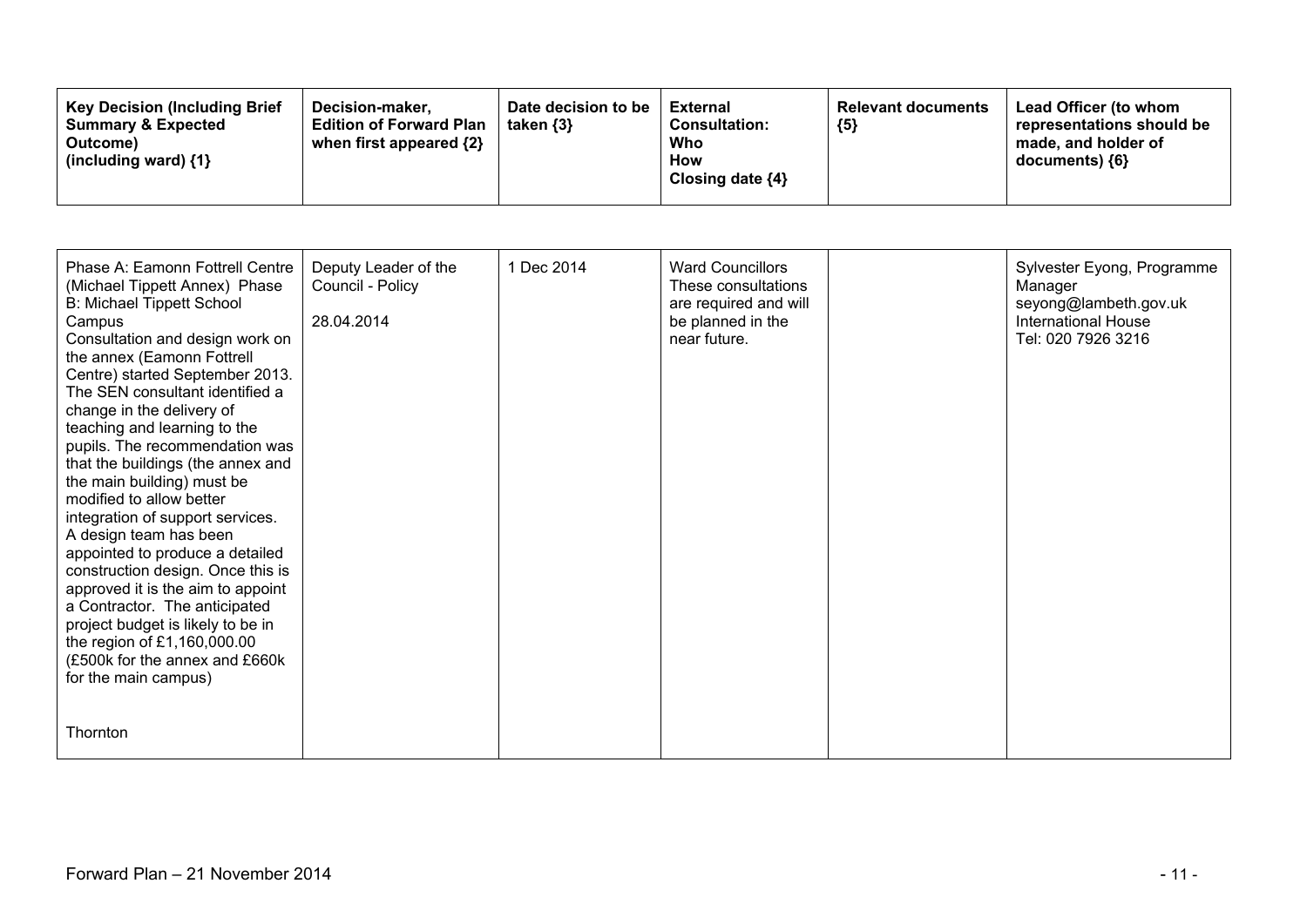| <b>Key Decision (Including Brief</b><br>Decision-maker.<br><b>Edition of Forward Plan</b><br><b>Summary &amp; Expected</b><br>when first appeared {2}<br>Outcome)<br>(including ward) $\{1\}$ | Date decision to be<br>taken $\{3\}$ | <b>External</b><br><b>Consultation:</b><br>Who<br>How<br>Closing date $\{4\}$ | <b>Relevant documents</b><br>${5}$ | Lead Officer (to whom<br>representations should be<br>made, and holder of<br>$documents)$ {6} |
|-----------------------------------------------------------------------------------------------------------------------------------------------------------------------------------------------|--------------------------------------|-------------------------------------------------------------------------------|------------------------------------|-----------------------------------------------------------------------------------------------|
|-----------------------------------------------------------------------------------------------------------------------------------------------------------------------------------------------|--------------------------------------|-------------------------------------------------------------------------------|------------------------------------|-----------------------------------------------------------------------------------------------|

| Woodmansterne Primary<br>Schools Expansion<br>The decision will enable the<br>contract to be raised and the<br>works undertaken. The total<br>budget for the proposed works<br>will result in the spend of circa<br>£18m which is made up of<br>Targeted Basic Needs and Basic<br>Needs Funding.<br>The request for approval to<br>appoint the successful tenderers<br>for the construction contract will<br>be presented in May 2014<br><b>Streatham South</b> | Deputy Leader of the<br>Council - Policy<br>3 October 2014 | 1 Dec 2014 |  | Sylvester Eyong, Programme<br>Manager<br>seyong@lambeth.gov.uk<br><b>International House</b><br>Tel: 020 7926 3216 |
|-----------------------------------------------------------------------------------------------------------------------------------------------------------------------------------------------------------------------------------------------------------------------------------------------------------------------------------------------------------------------------------------------------------------------------------------------------------------|------------------------------------------------------------|------------|--|--------------------------------------------------------------------------------------------------------------------|
|                                                                                                                                                                                                                                                                                                                                                                                                                                                                 |                                                            |            |  |                                                                                                                    |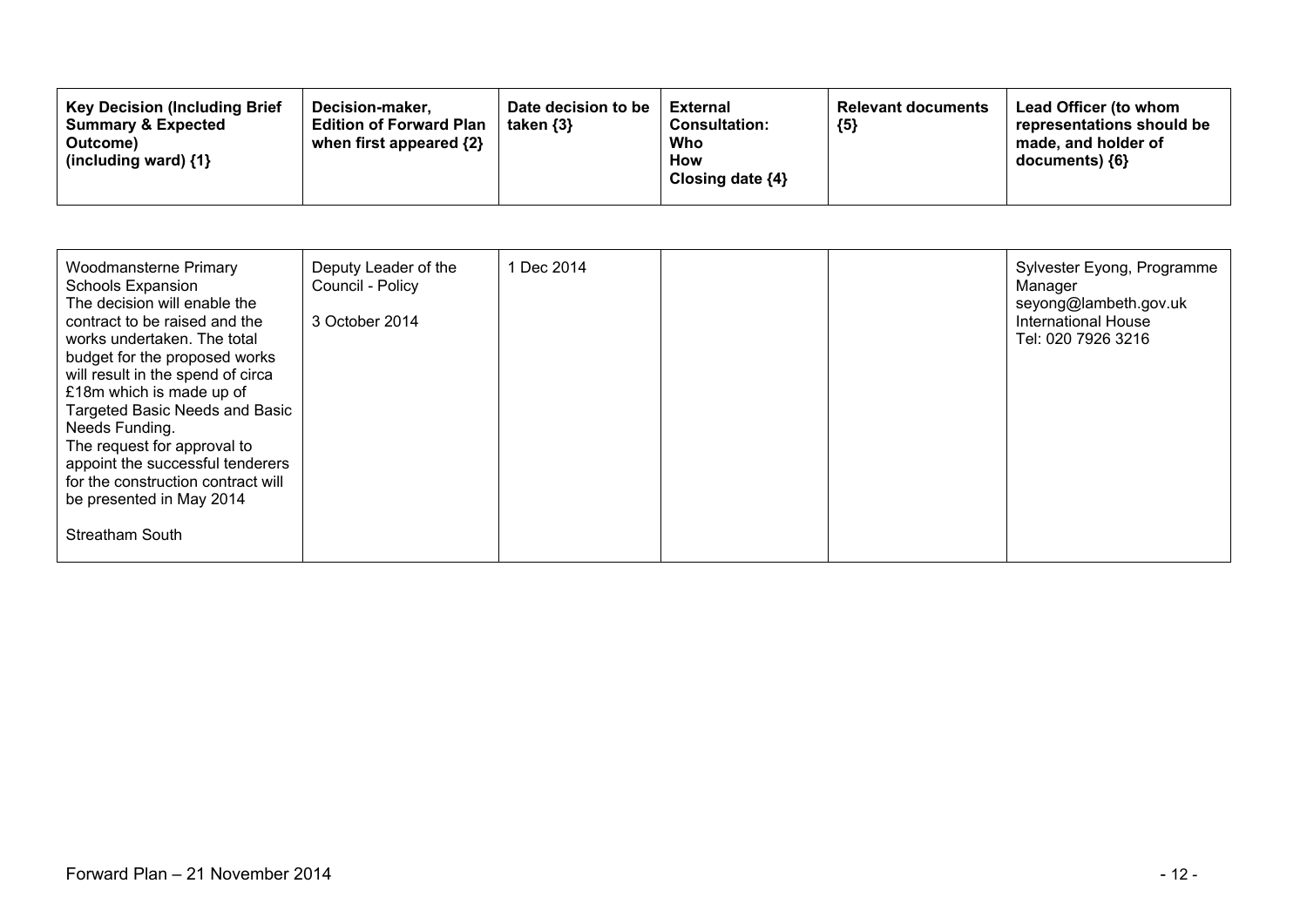| <b>Key Decision (Including Brief</b><br>Date decision to be<br>Decision-maker.<br><b>Edition of Forward Plan</b><br><b>Summary &amp; Expected</b><br>taken $\{3\}$<br>when first appeared {2}<br>Outcome)<br>(including ward) $\{1\}$ | <b>External</b><br>${5}$<br><b>Consultation:</b><br>Who<br><b>How</b><br>Closing date $\{4\}$ | Lead Officer (to whom<br><b>Relevant documents</b><br>representations should be<br>made, and holder of<br>$documents)$ {6} |
|---------------------------------------------------------------------------------------------------------------------------------------------------------------------------------------------------------------------------------------|-----------------------------------------------------------------------------------------------|----------------------------------------------------------------------------------------------------------------------------|
|---------------------------------------------------------------------------------------------------------------------------------------------------------------------------------------------------------------------------------------|-----------------------------------------------------------------------------------------------|----------------------------------------------------------------------------------------------------------------------------|

| <b>Paxton Primary Schools</b><br>Expansion<br>The decision will enable the<br>contract to be raised and the<br>works undertaken. The total<br>budget for the proposed works<br>will result in the spend of circa<br>£18m which is made up of<br><b>Targeted Basic Needs and Basic</b><br>Needs Funding.<br>The request for approval to<br>appoint the successful tenderers<br>for the construction contract will<br>be presented in May 2014 | Deputy Leader of the<br>Council - Policy | 1 Dec 2014<br>Please select date of<br>when decision would<br>be taken. |  | Sylvester Eyong, Programme<br>Manager<br>seyong@lambeth.gov.uk<br><b>International House</b><br>Tel: 020 7926 3216 |
|----------------------------------------------------------------------------------------------------------------------------------------------------------------------------------------------------------------------------------------------------------------------------------------------------------------------------------------------------------------------------------------------------------------------------------------------|------------------------------------------|-------------------------------------------------------------------------|--|--------------------------------------------------------------------------------------------------------------------|
| Gipsy Hill                                                                                                                                                                                                                                                                                                                                                                                                                                   |                                          |                                                                         |  |                                                                                                                    |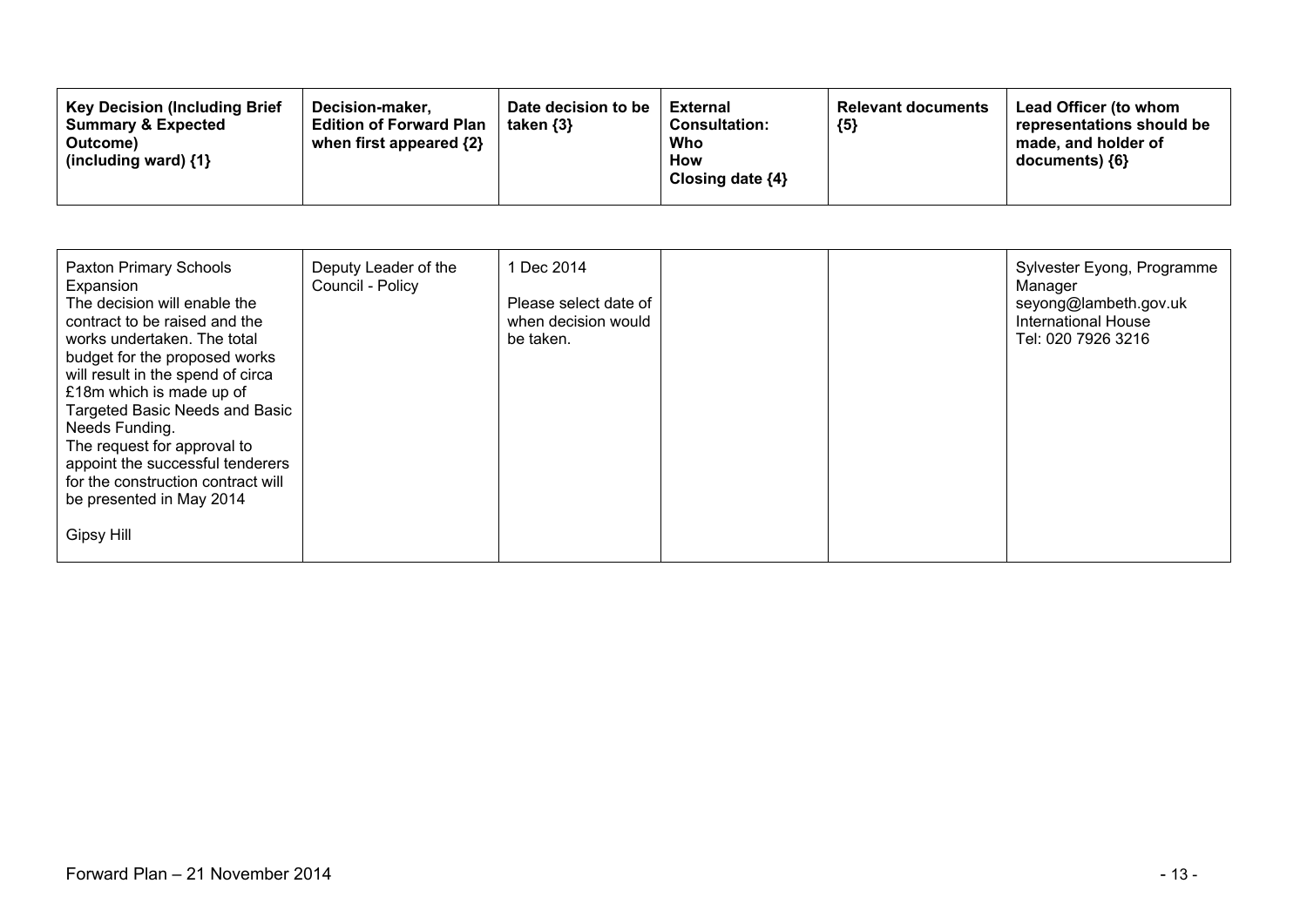| <b>Key Decision (Including Brief)</b><br>Date decision to be<br>Decision-maker,<br><b>Summary &amp; Expected</b><br><b>Edition of Forward Plan</b><br>taken $\{3\}$<br>when first appeared {2}<br>Outcome)<br>(including ward) $\{1\}$ | External<br><b>Consultation:</b><br>Who<br>How<br>Closing date $\{4\}$ | <b>Relevant documents</b><br>${5}$ | <b>Lead Officer (to whom</b><br>representations should be<br>made, and holder of<br>documents) ${6}$ |
|----------------------------------------------------------------------------------------------------------------------------------------------------------------------------------------------------------------------------------------|------------------------------------------------------------------------|------------------------------------|------------------------------------------------------------------------------------------------------|
|----------------------------------------------------------------------------------------------------------------------------------------------------------------------------------------------------------------------------------------|------------------------------------------------------------------------|------------------------------------|------------------------------------------------------------------------------------------------------|

| Kennington Park Bridge to<br>School PRU & Wyvil ASD Unit<br>Two stand alone SEN Units are<br>to be developed on this existing<br>site. The projects are to run<br>concurrently, and should ideally<br>be run by 1 contractor, although<br>the budgets will be managed<br>separately. The total budget is<br>£3.7M.<br>Oval   | Deputy Leader of the<br>Council - Policy<br>1 August 2014 | 24 Nov 2014 | We will be holding<br>public consultation<br>with all stakeholders<br>(public, neighbours,<br>staff and parents), at<br>the relevant school<br>sites, after the design<br>has been agreed.<br>This should be<br>around mid<br>December 2014, but<br>will be confirmed<br>closer to the date.          | Rene Labuschagne<br>rlabuschagne@lambeth.gov.<br>uk<br>6th Floor, International<br>House,, 6 Canterbury<br>Crescent,, London, SW9 7QE |
|------------------------------------------------------------------------------------------------------------------------------------------------------------------------------------------------------------------------------------------------------------------------------------------------------------------------------|-----------------------------------------------------------|-------------|-------------------------------------------------------------------------------------------------------------------------------------------------------------------------------------------------------------------------------------------------------------------------------------------------------|---------------------------------------------------------------------------------------------------------------------------------------|
| Capital Maintenance Programme<br>2013/14 - Building Works<br><b>Contract Award - Various</b><br>Schools<br>The project is to carry out<br>urgently required building<br>maintenance and repair works at<br>various schools in the Borough<br>and forms part of the overall and<br>ongoing maintenance strategy.<br>All Wards | Deputy Leader of the<br>Council - Policy<br>31.10.14      | 1 Dec 2014  | The Head and Staff<br>at schools.<br>The schools were<br>and continue to be<br>consulted through<br>regular written<br>updates and<br>communication of the<br><b>Head Teachers and</b><br>or nominated<br>representatives who<br>also attended<br>meetings to discuss<br>the scope of the<br>project. | Alfred Akpo-Teye,<br>Programme Manager<br>aakpo-teye@lambeth.gov.uk<br><b>International House</b><br>Tel: 020 7926 9839               |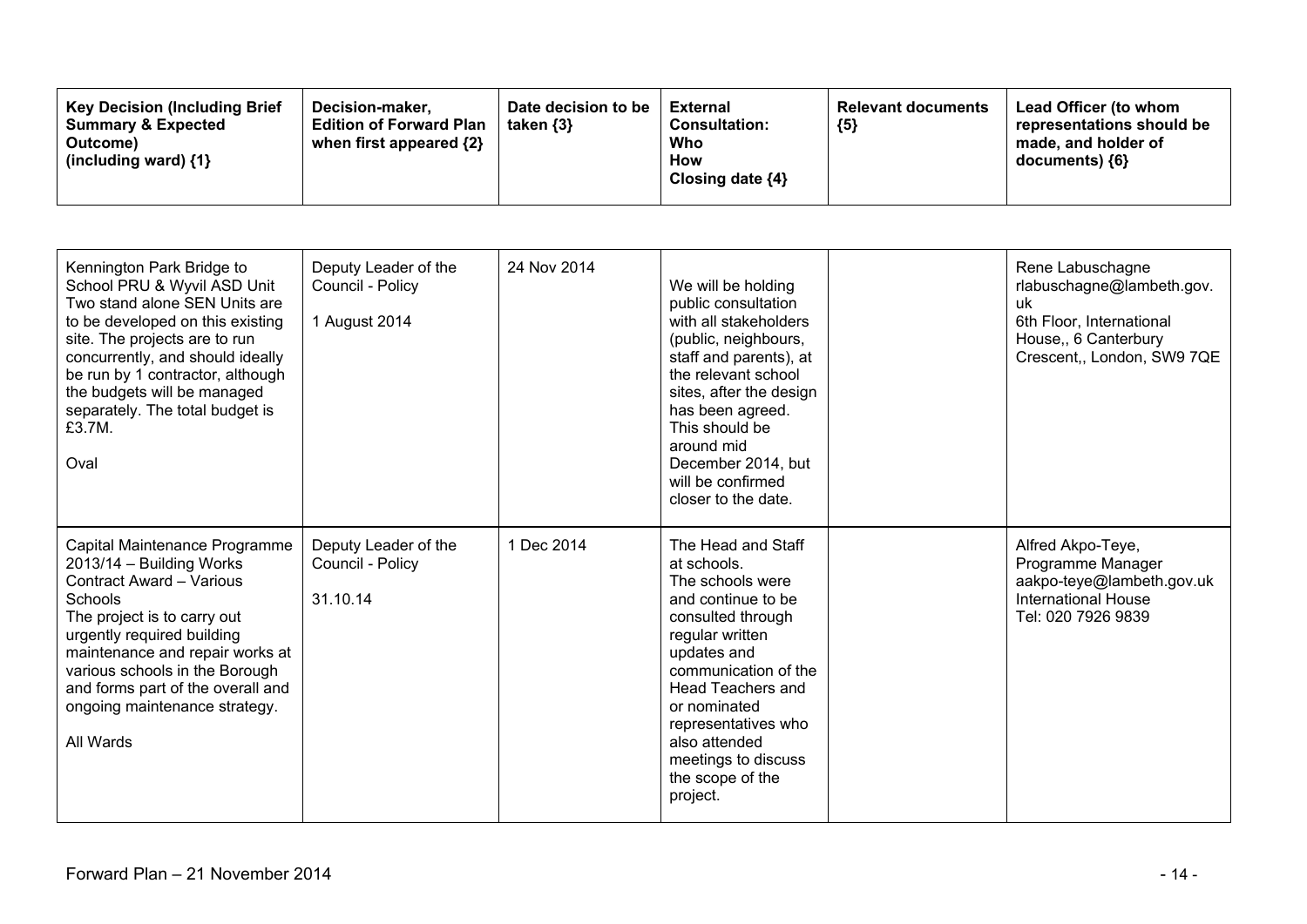| Capital Maintenance Programme<br>2013/14 - Mechanical and<br>Electrical Works Contract -<br>Various Schools<br>The project is designed to carry<br>out urgently required M & E<br>maintenance and repair works at<br>various schools in the Borough<br>and forms part of the overall and<br>ongoing maintenance strategy.<br>All Wards | Deputy Leader of the<br>Council - Policy<br>31.10.14 | 1 Dec 2014 | The Head and Staff<br>at the schools.<br>The schools were<br>and continue to be<br>consulted through<br>regular written<br>updates and<br>communication of the<br>Head Teachers and<br>or nominated<br>representatives who<br>also attended<br>meetings to discuss<br>the scope of the<br>project. The Head<br>and Staff at the<br>schools are<br>supportive of the<br>scheme. |  | Alfred Akpo-Teye,<br>Programme Manager<br>aakpo-teye@lambeth.gov.uk<br><b>International House</b><br>Tel: 020 7926 9839 |
|----------------------------------------------------------------------------------------------------------------------------------------------------------------------------------------------------------------------------------------------------------------------------------------------------------------------------------------|------------------------------------------------------|------------|--------------------------------------------------------------------------------------------------------------------------------------------------------------------------------------------------------------------------------------------------------------------------------------------------------------------------------------------------------------------------------|--|-------------------------------------------------------------------------------------------------------------------------|
|----------------------------------------------------------------------------------------------------------------------------------------------------------------------------------------------------------------------------------------------------------------------------------------------------------------------------------------|------------------------------------------------------|------------|--------------------------------------------------------------------------------------------------------------------------------------------------------------------------------------------------------------------------------------------------------------------------------------------------------------------------------------------------------------------------------|--|-------------------------------------------------------------------------------------------------------------------------|

**Deputy Leader of the Council - Finance and Investment**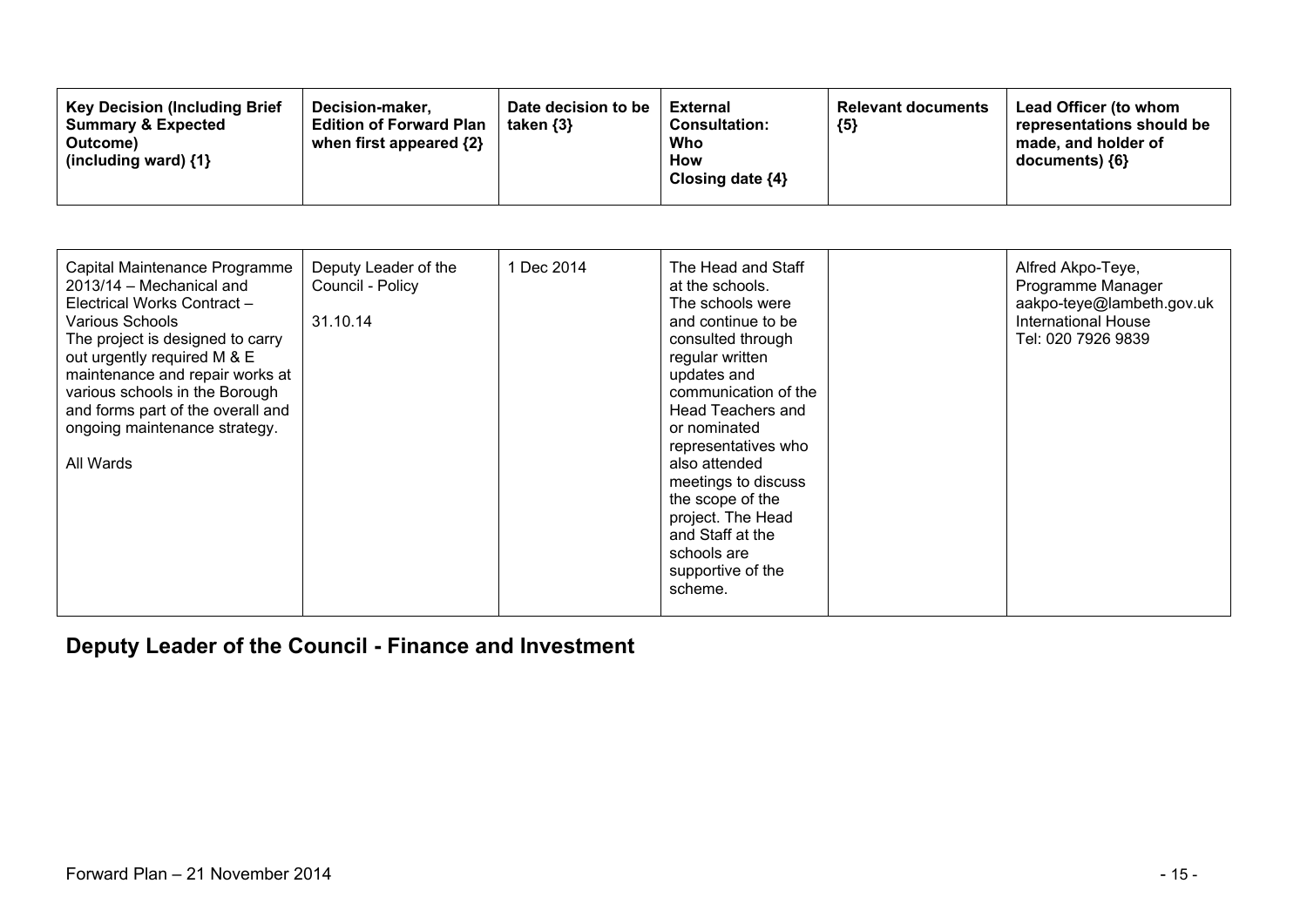| <b>Key Decision (Including Brief</b><br>Date decision to be<br>Decision-maker,<br><b>Summary &amp; Expected</b><br><b>Edition of Forward Plan</b><br>taken $\{3\}$<br>when first appeared {2}<br>Outcome)<br>(including ward) $\{1\}$ | <b>Relevant documents</b><br>External<br><b>Consultation:</b><br>${5}$<br>Who<br>How<br>Closing date $\{4\}$ | Lead Officer (to whom<br>representations should be<br>made, and holder of<br>documents) ${6}$ |
|---------------------------------------------------------------------------------------------------------------------------------------------------------------------------------------------------------------------------------------|--------------------------------------------------------------------------------------------------------------|-----------------------------------------------------------------------------------------------|
|---------------------------------------------------------------------------------------------------------------------------------------------------------------------------------------------------------------------------------------|--------------------------------------------------------------------------------------------------------------|-----------------------------------------------------------------------------------------------|

| Disposal of land to Pocket to<br>develop low cost housing<br>The GLA has agreed to fund a<br>low cost home ownership<br>programme to be delivered by<br>Pocket in Lambeth. The initial<br>sites and terms for disposal are<br>proposed for approval, subject to<br>consultation and planning<br>permission.<br>Bishops, Streatham Wells and<br>Vassall | Deputy Leader of the<br>Council - Finance and<br>Investment<br>26 April 2013  | 1 Dec 2014 | We will consult with<br>local ward members,<br>resident groups and<br>stakeholders for each<br>site proposed for<br>development. We will<br>do this at throughout<br>the design<br>development<br>process, prior to<br>making planning<br>applications. | Mayor's Covenant<br>Prospectus<br>Mayor's Covenant<br>Prospectus<br>Disposal of land to<br>Pocket to develop low<br>cost housing | Lesley Johnson, Interim<br><b>Housing Regeneration</b><br>Manager<br>Ljohnson3@lambeth.gov.uk<br>Hambrook House<br>Tel: 020 7926 3765       |
|--------------------------------------------------------------------------------------------------------------------------------------------------------------------------------------------------------------------------------------------------------------------------------------------------------------------------------------------------------|-------------------------------------------------------------------------------|------------|---------------------------------------------------------------------------------------------------------------------------------------------------------------------------------------------------------------------------------------------------------|----------------------------------------------------------------------------------------------------------------------------------|---------------------------------------------------------------------------------------------------------------------------------------------|
| Bishop's; Ferndale; Streatham<br>Wells                                                                                                                                                                                                                                                                                                                 |                                                                               |            |                                                                                                                                                                                                                                                         |                                                                                                                                  |                                                                                                                                             |
| Insurance Legal Services<br>This proposal is seeking to<br>procure a framework panel of<br>law firms to provide legal advice<br>and defend litigated insurance<br>claims that the council receives.<br>All Wards                                                                                                                                       | Deputy Leader of the<br>Council - Finance and<br>Investment<br>29 August 2014 | 1 Dec 2014 |                                                                                                                                                                                                                                                         |                                                                                                                                  | Mark Nicolson, Head of<br>Improvement, Risk and<br>Insurance<br>mnicolson@lambeth.gov.uk<br><b>Olive Morris House</b><br>Tel: 020 7926 9305 |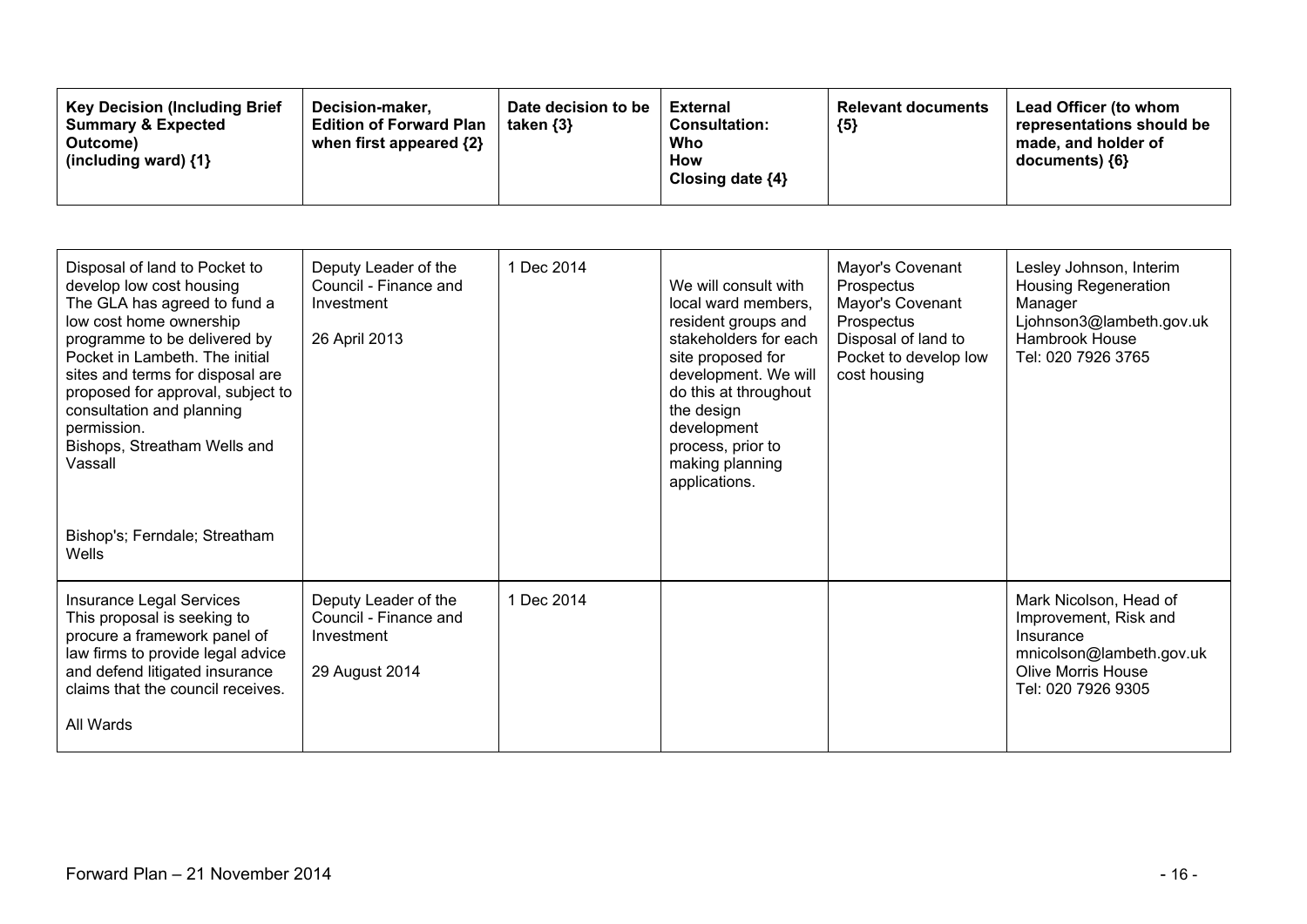| <b>Key Decision (Including Brief)</b><br><b>Summary &amp; Expected</b><br>Outcome)<br>(including ward) $\{1\}$ | Decision-maker.<br><b>Edition of Forward Plan</b><br>when first appeared {2} | Date decision to be<br>taken $\{3\}$ | External<br><b>Consultation:</b><br>Who<br>How<br>Closing date $\{4\}$ | <b>Relevant documents</b><br>${5}$ | Lead Officer (to whom<br>representations should be<br>made, and holder of<br>$documents)$ {6} |
|----------------------------------------------------------------------------------------------------------------|------------------------------------------------------------------------------|--------------------------------------|------------------------------------------------------------------------|------------------------------------|-----------------------------------------------------------------------------------------------|
|----------------------------------------------------------------------------------------------------------------|------------------------------------------------------------------------------|--------------------------------------|------------------------------------------------------------------------|------------------------------------|-----------------------------------------------------------------------------------------------|

| Unified Telecommunications<br>Service Procurement Award<br>Approval to award contract for<br>Unified Telecommunications<br>Services.<br>All Wards                                                                                                     | Deputy Leader of the<br>Council - Finance and<br>Investment                   | 1 Dec 2014 |                                                                                                                                                                                                                                                                | Ian Wathen, Technical<br>Project Manager<br>IWathen@lambeth.gov.uk<br>Ivor House, 1 Acre Lane,<br>LONDON, SW2 5BF<br>Tel: 020 7926 6422 |
|-------------------------------------------------------------------------------------------------------------------------------------------------------------------------------------------------------------------------------------------------------|-------------------------------------------------------------------------------|------------|----------------------------------------------------------------------------------------------------------------------------------------------------------------------------------------------------------------------------------------------------------------|-----------------------------------------------------------------------------------------------------------------------------------------|
| Insurance Loss Adjusting<br><b>Services</b><br>This proposal is seeking to<br>procure a panel of insurance<br>loss adjusters to provide loss<br>adjusting services in relation to a<br>wide range of insurance claims<br>that the council deals with. | Deputy Leader of the<br>Council - Finance and<br>Investment<br>29 August 2014 | 1 Dec 2014 | As this is an area of<br>professional<br>expertise we have<br>consulted with some<br>schools who provided<br>independent<br>feedback on the loss<br>adjusting services<br>received in the last<br>year. No further<br>consultation will take<br>place on this. | Maureen Dennie, Insurance<br>Manager<br>mdennie@lambeth.gov.uk<br>Room 213, Lambeth Town<br>Hall<br>Tel: 020 7926 9846                  |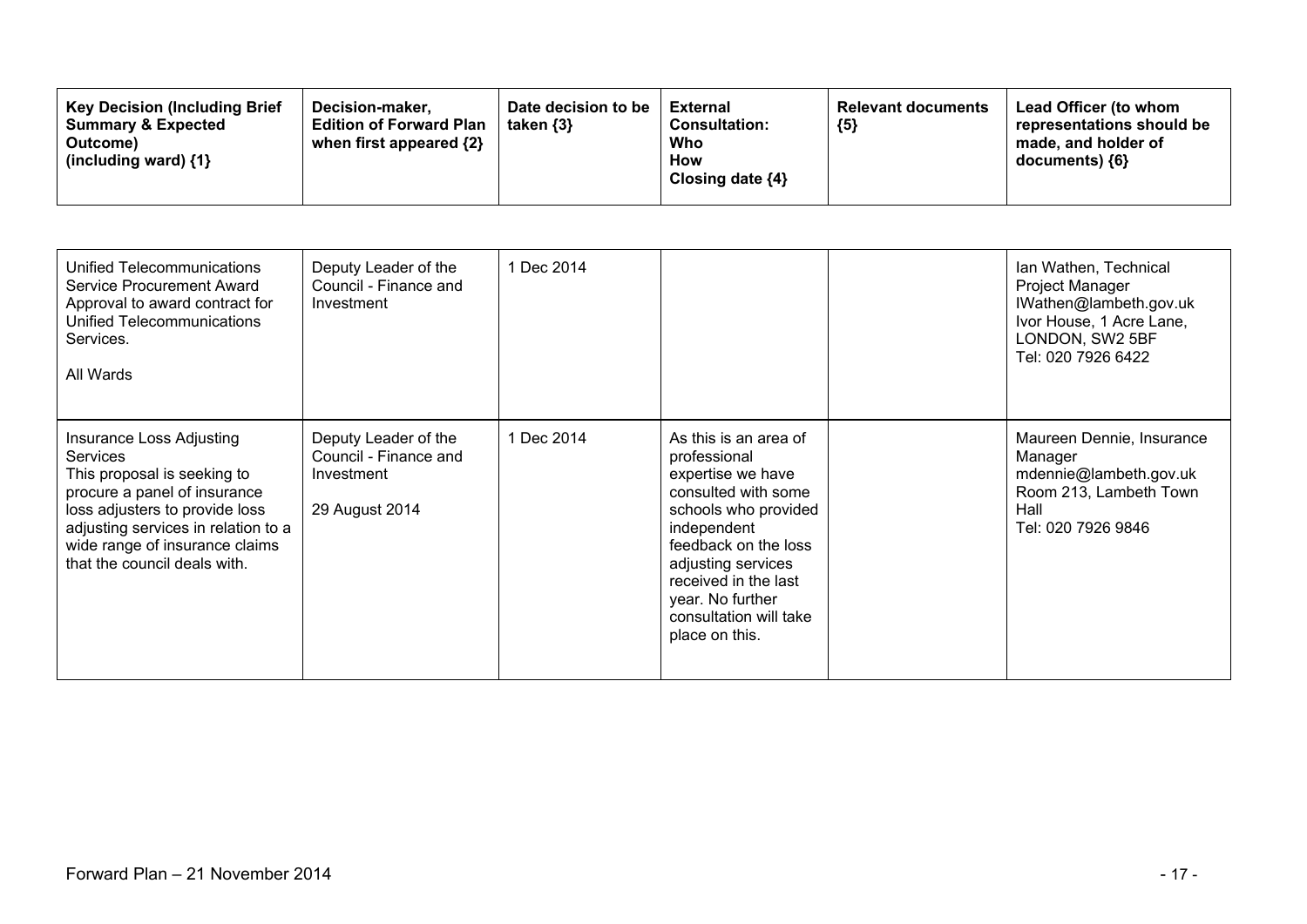| Procurement of contracts for<br>servers, storage & associated<br>services and software and<br>associated services<br>Procurement of the or the<br>servers, storage and associated<br>services contract and the ICT<br>software and associated<br>services contract. | Deputy Leader of the<br>Council - Finance and<br>Investment<br>12 September 2014 | 19 Jan 2015 | Procurement board                                                                                                                                                                                    | Dhiraj Shah<br>dshah@lambeth.gov.uk<br>Tel: 020 7926 5742                                                             |
|---------------------------------------------------------------------------------------------------------------------------------------------------------------------------------------------------------------------------------------------------------------------|----------------------------------------------------------------------------------|-------------|------------------------------------------------------------------------------------------------------------------------------------------------------------------------------------------------------|-----------------------------------------------------------------------------------------------------------------------|
| <b>Office Stationery</b><br>Supply of office stationery<br>including general office<br>stationery, office paper and a<br>limited range of educational<br>stationery<br>All Wards                                                                                    | Deputy Leader of the<br>Council - Finance and<br>Investment<br>14 November 2014  | 4 Feb 2015  | Consultation with all<br>Lambeth officers with<br>Office Depot user<br>survey based on<br>existing contract and<br>suggestions for the<br>new contract to be<br>procured closing date<br>is 14/11/14 | Helen Lee<br>hlee@lambeth.gov.uk<br>3rd Floor Olive Morris House,<br>Brixton Hill, London, SW2<br>1RL<br>Tel: 0207 92 |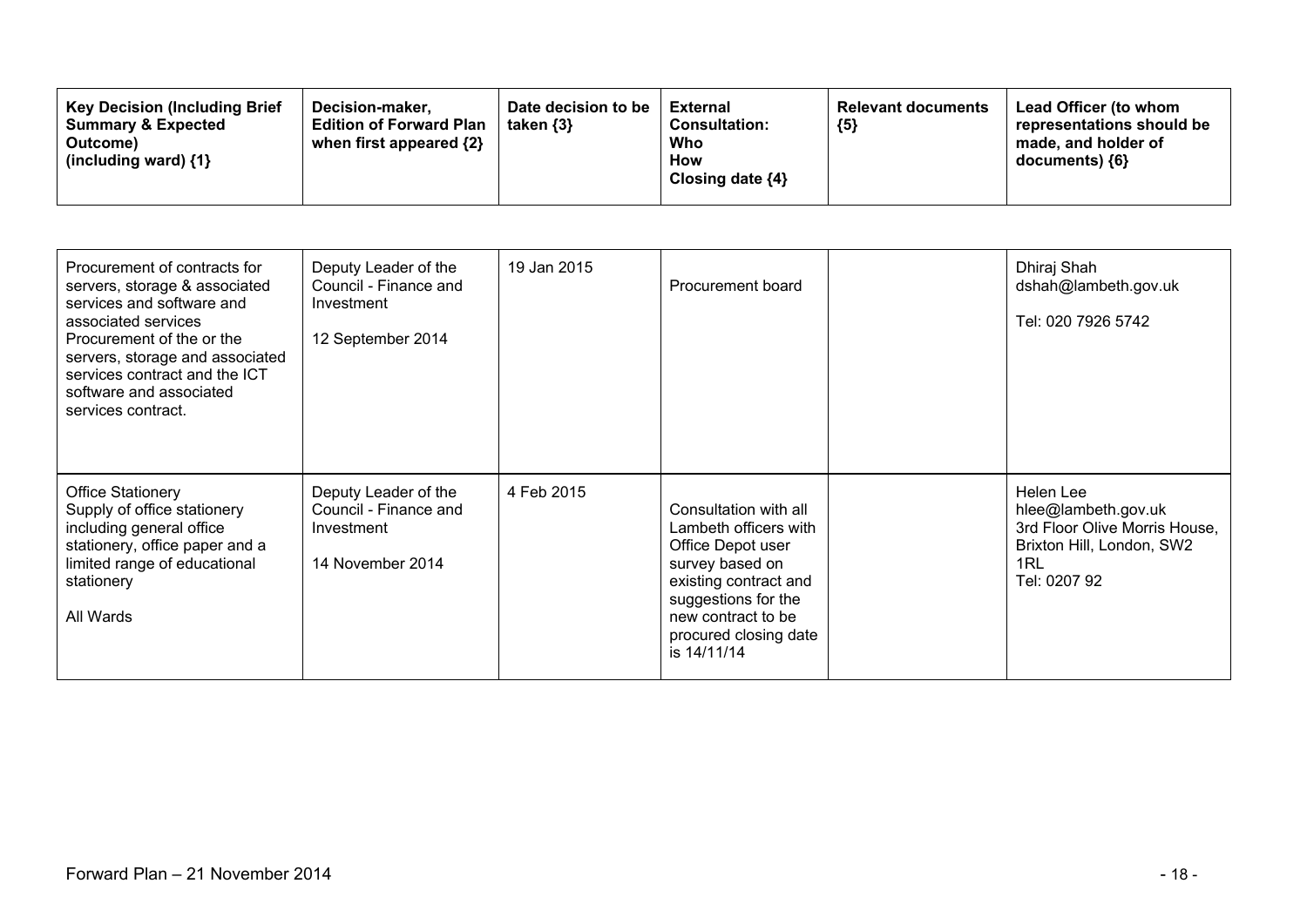| <b>Key Decision (Including Brief</b><br>Decision-maker.<br><b>Summary &amp; Expected</b><br><b>Edition of Forward Plan</b><br>when first appeared $\{2\}$<br>Outcome)<br>(including ward) $\{1\}$ | Date decision to be<br>taken $\{3\}$ | External<br><b>Consultation:</b><br>Who<br>How<br>Closing date $\{4\}$ | <b>Relevant documents</b><br>${5}$ | Lead Officer (to whom<br>representations should be<br>made, and holder of<br>$documents)$ {6} |
|---------------------------------------------------------------------------------------------------------------------------------------------------------------------------------------------------|--------------------------------------|------------------------------------------------------------------------|------------------------------------|-----------------------------------------------------------------------------------------------|
|---------------------------------------------------------------------------------------------------------------------------------------------------------------------------------------------------|--------------------------------------|------------------------------------------------------------------------|------------------------------------|-----------------------------------------------------------------------------------------------|

### **Children and Adult Services**

| <b>Contract Extension for Short</b><br><b>Breaks Services for Children</b><br>with Disabilities<br>All Wards                                                                                                                             | Cabinet Member for<br>Children and Adult<br><b>Services</b><br>March, 2012 | 1 Dec 2014 | n/a                                                                                                                                                                                                                                                        | <b>Officer Delegated</b><br>Decision Report | Angella Daley, Strategic<br><b>Commissioning Specialist</b><br><b>Services</b><br>adaley@lambeth.gov.uk<br><b>International House</b><br>Tel: 020 7926 5213 |
|------------------------------------------------------------------------------------------------------------------------------------------------------------------------------------------------------------------------------------------|----------------------------------------------------------------------------|------------|------------------------------------------------------------------------------------------------------------------------------------------------------------------------------------------------------------------------------------------------------------|---------------------------------------------|-------------------------------------------------------------------------------------------------------------------------------------------------------------|
| <b>Transforming Adult Mental</b><br><b>Health Rehabilitation services</b><br>Development of an alliance<br>contracting "development" pilot<br>to support personalised<br>integrated care and support for<br>local citizens.<br>All Wards | Cabinet Member for<br>Children and Adult<br>Services<br>14 February 2014   | 1 Dec 2014 | A communication and<br>stakeholder<br>engagement strategy<br>is being developed<br>which will consider<br>further actions<br>required to better<br>inform and engage<br>service users, carers,<br>senior managers and<br>stakeholders in this<br>proposal. |                                             | Denis O'Rourke, Assistant<br>Director Integrated<br>Commissioning - Adult<br><b>Mental Health</b><br>denisorourke@nhs.net                                   |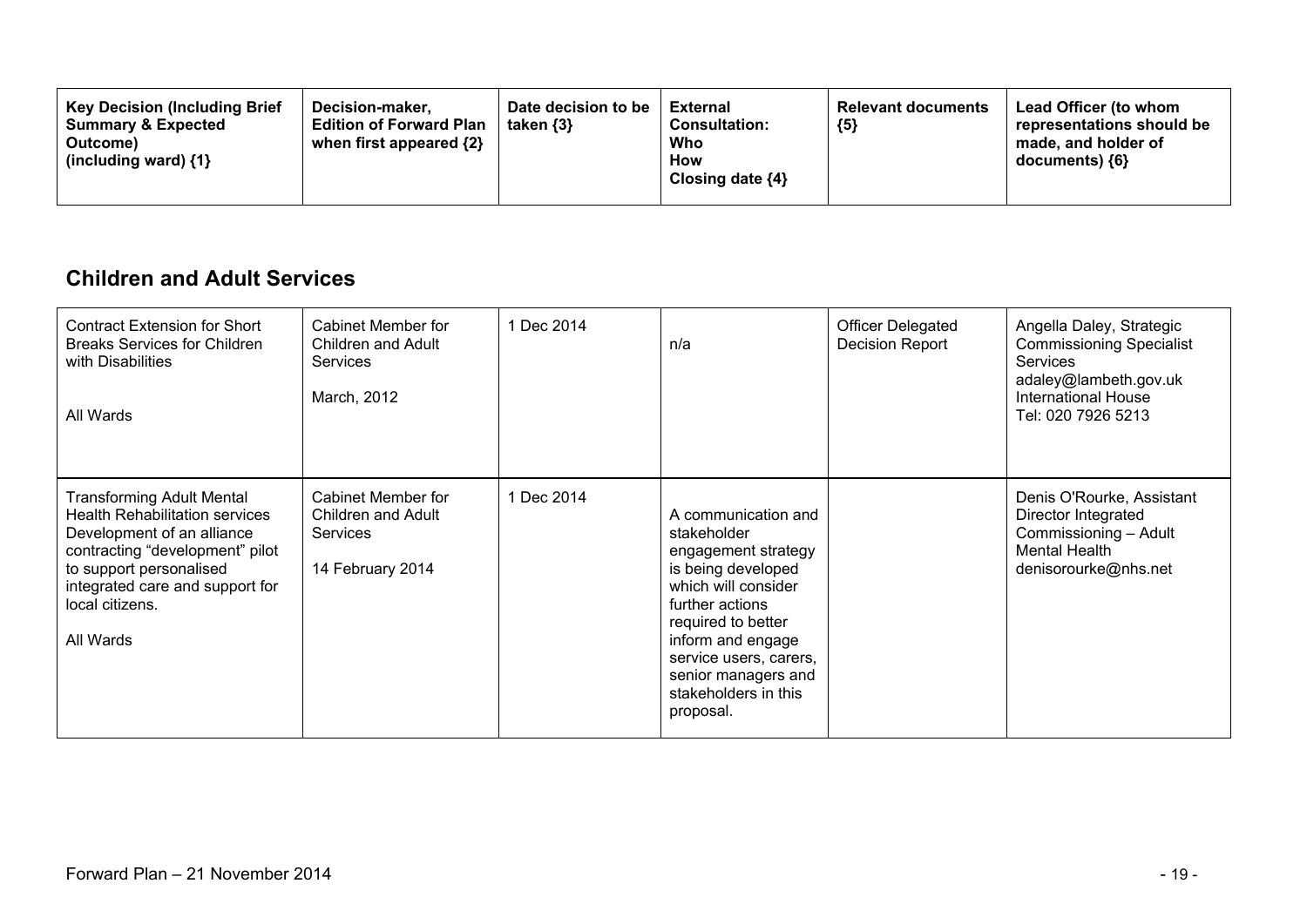| Provision of Community<br>Equipment for Health & Social<br>Care<br>To vary the current contract for<br>the provison of community<br>equipment<br>All Wards                                                                                   | Cabinet Member for<br>Children and Adult<br><b>Services</b><br>9 May 2014   | 1 Dec 2014 |                                                                                | David Worrall, Senior<br>Commissioning Manager,<br>Health and Wellbeing<br>dworrall@lambeth.gov.uk<br><b>Phoenix House</b><br>Tel: 020 7926 9978                                           |
|----------------------------------------------------------------------------------------------------------------------------------------------------------------------------------------------------------------------------------------------|-----------------------------------------------------------------------------|------------|--------------------------------------------------------------------------------|--------------------------------------------------------------------------------------------------------------------------------------------------------------------------------------------|
| Semi Independent Living for 16+<br><b>Provision</b><br>The contract is to be extended<br>to enable one single tender of<br>adults and childrens' services.<br>The extension will allow time to<br>prepare for a single pathway.<br>All Wards | Cabinet Member for<br><b>Children and Adult</b><br>Services<br>13 June 2014 | 1 Dec 2014 | A full consultation<br>process was<br>undertaken for the<br>original contract. | Linnette Taylor, Strategiv<br><b>Commissioning Officer</b><br>LTaylor5@lambeth.gov.uk<br>Children & Young People<br>Services, 205 Stockwell<br>Road,, London,, SW9 9SL<br>Tel: 02079265214 |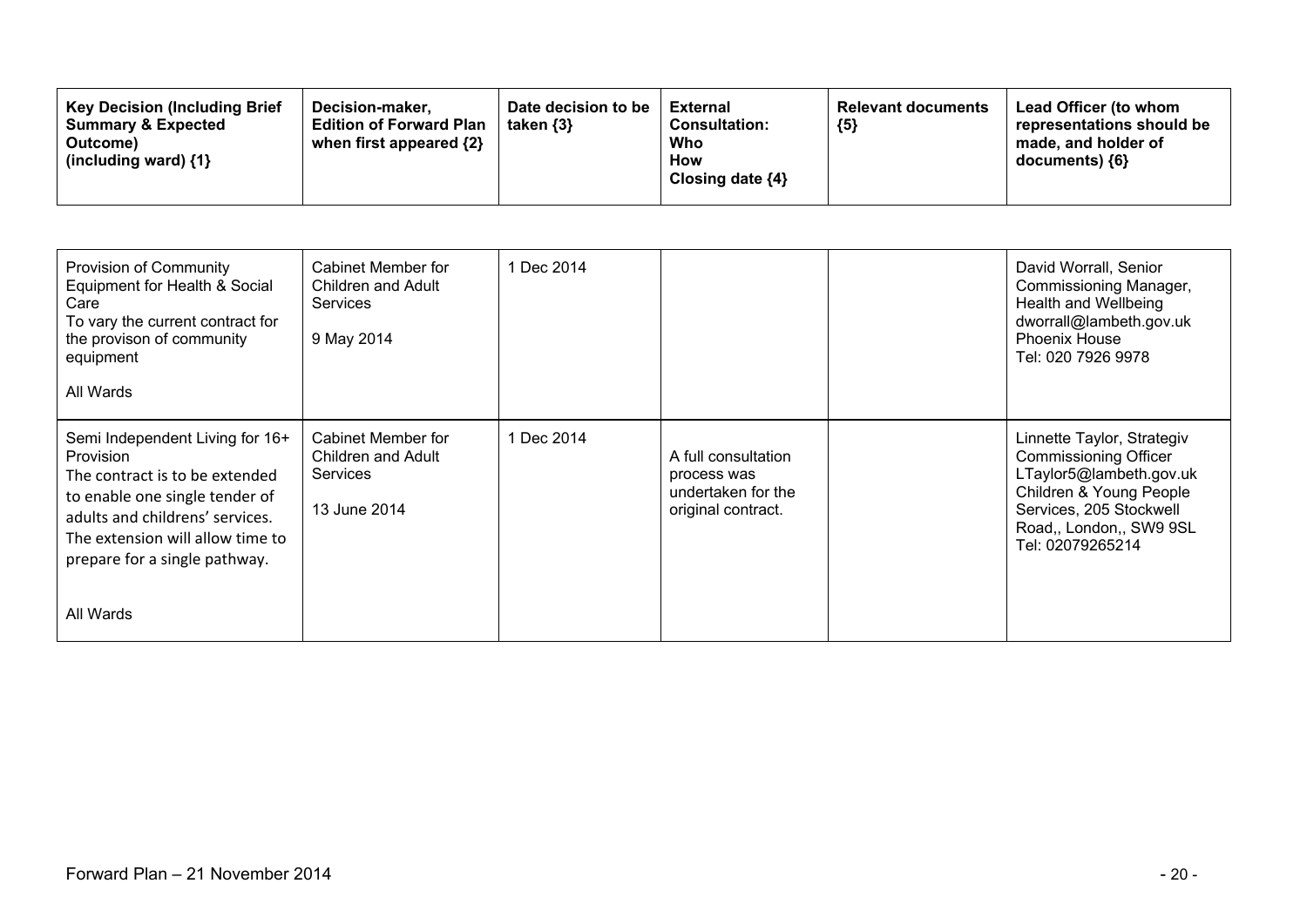| <b>Key Decision (Including Brief)</b><br><b>Summary &amp; Expected</b><br>Outcome)<br>(including ward) $\{1\}$ | Date decision to be<br>Decision-maker.<br><b>Edition of Forward Plan</b><br>taken $\{3\}$<br>when first appeared {2} | <b>External</b><br><b>Consultation:</b><br>Who<br>How<br>Closing date $\{4\}$ | <b>Relevant documents</b><br>${5}$ | Lead Officer (to whom<br>representations should be<br>made, and holder of<br>documents) ${6}$ |
|----------------------------------------------------------------------------------------------------------------|----------------------------------------------------------------------------------------------------------------------|-------------------------------------------------------------------------------|------------------------------------|-----------------------------------------------------------------------------------------------|
|----------------------------------------------------------------------------------------------------------------|----------------------------------------------------------------------------------------------------------------------|-------------------------------------------------------------------------------|------------------------------------|-----------------------------------------------------------------------------------------------|

| Passenger Transport Services<br>contract extension<br>A waiver to procurement<br>regulation, to allow the current<br>providers of passenger transport<br>services to continue to provide<br>the service, whilst a tender<br>process is carried out. | Cabinet Member for<br>Children and Adult<br><b>Services</b><br>12 September 2014        | 1 Dec 2014  | Consultation with<br>providers and users<br>since March 2014 | Georgie Jones-Conaghan,<br><b>Strategic Commissioning</b><br>Manager<br>gjonesconaghan@lambeth.g<br>ov.uk<br>Phoenix House, London,<br>SW8 2LL<br>Tel: 020 7926 4684 |
|-----------------------------------------------------------------------------------------------------------------------------------------------------------------------------------------------------------------------------------------------------|-----------------------------------------------------------------------------------------|-------------|--------------------------------------------------------------|----------------------------------------------------------------------------------------------------------------------------------------------------------------------|
| <b>Short Breaks Service</b><br><b>Contract Extension for Short</b><br><b>Breaks Services for Children</b><br>with Disabilities<br>All Wards                                                                                                         | <b>Cabinet Member for</b><br>Children and Adult<br><b>Services</b><br>12 September 2014 | 15 Dec 2014 |                                                              | Angella Daley, Strategic<br><b>Commissioning Specialist</b><br><b>Services</b><br>adaley@lambeth.gov.uk<br><b>International House</b><br>Tel: 020 7926 5213          |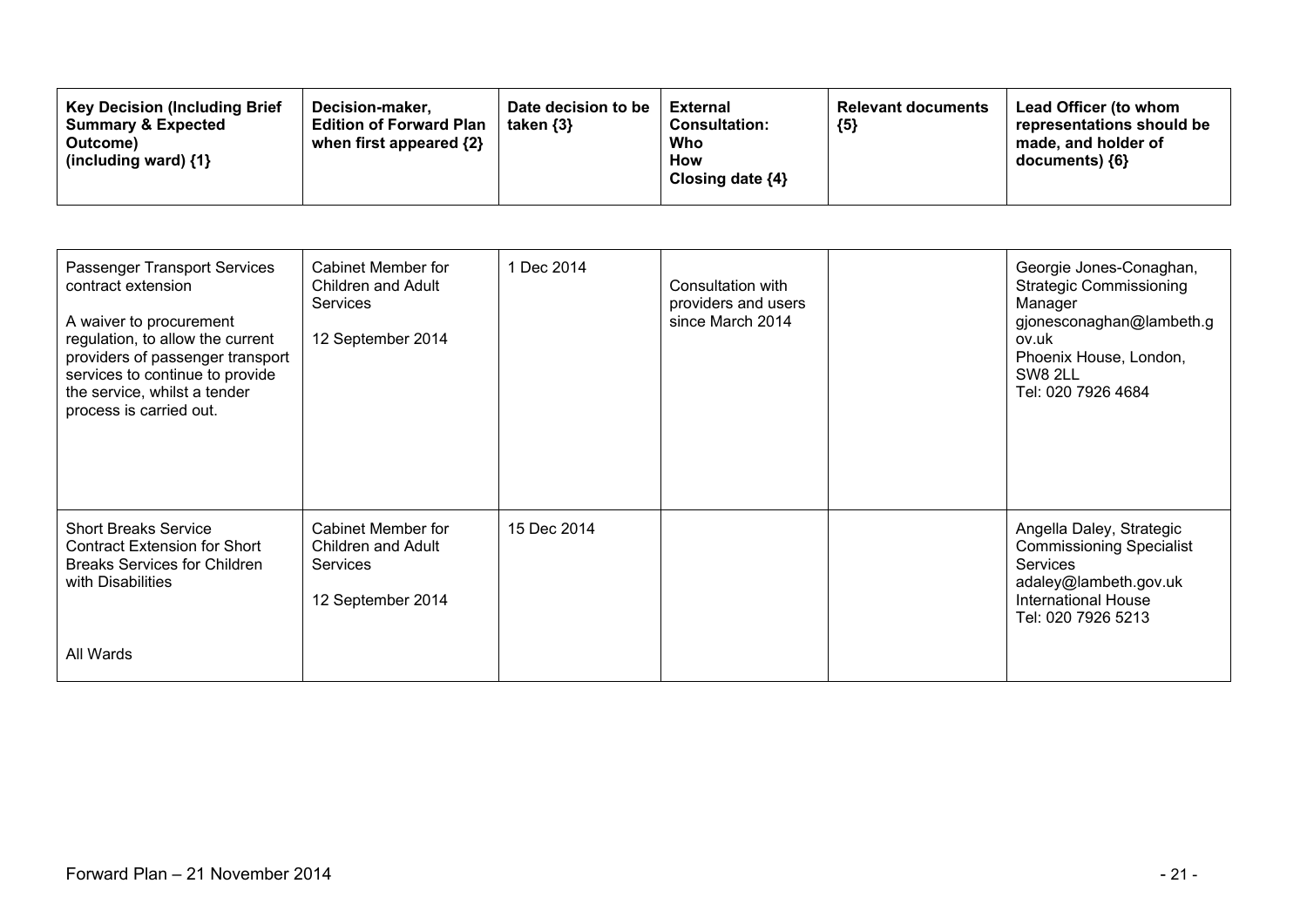| CWD Home support services<br><b>Contract Extension for</b><br>Home Support Services for<br>Children with disabilities<br>All Wards                                                                                      | Cabinet Member for<br>Children and Adult<br><b>Services</b><br>12 September 2014 | 15 Dec 2014 |                                                                                | Angella Daley, Strategic<br><b>Commissioning Specialist</b><br><b>Services</b><br>adaley@lambeth.gov.uk<br><b>International House</b><br>Tel: 020 7926 5213                                |
|-------------------------------------------------------------------------------------------------------------------------------------------------------------------------------------------------------------------------|----------------------------------------------------------------------------------|-------------|--------------------------------------------------------------------------------|--------------------------------------------------------------------------------------------------------------------------------------------------------------------------------------------|
| Semi Independent Living for 16+<br>The contract is to be extended to<br>enable one single tender of<br>adults and childrens' services.<br>The extension will allow time to<br>prepare for a single pathway<br>All Wards | Cabinet Member for<br>Children and Adult<br><b>Services</b><br>12 September 2014 | 15 Dec 2014 | A full consultation<br>process was<br>undertaken for the<br>original contract. | Linnette Taylor, Strategiv<br><b>Commissioning Officer</b><br>LTaylor5@lambeth.gov.uk<br>Children & Young People<br>Services, 205 Stockwell<br>Road,, London,, SW9 9SL<br>Tel: 02079265214 |

## **Environment and Sustainability**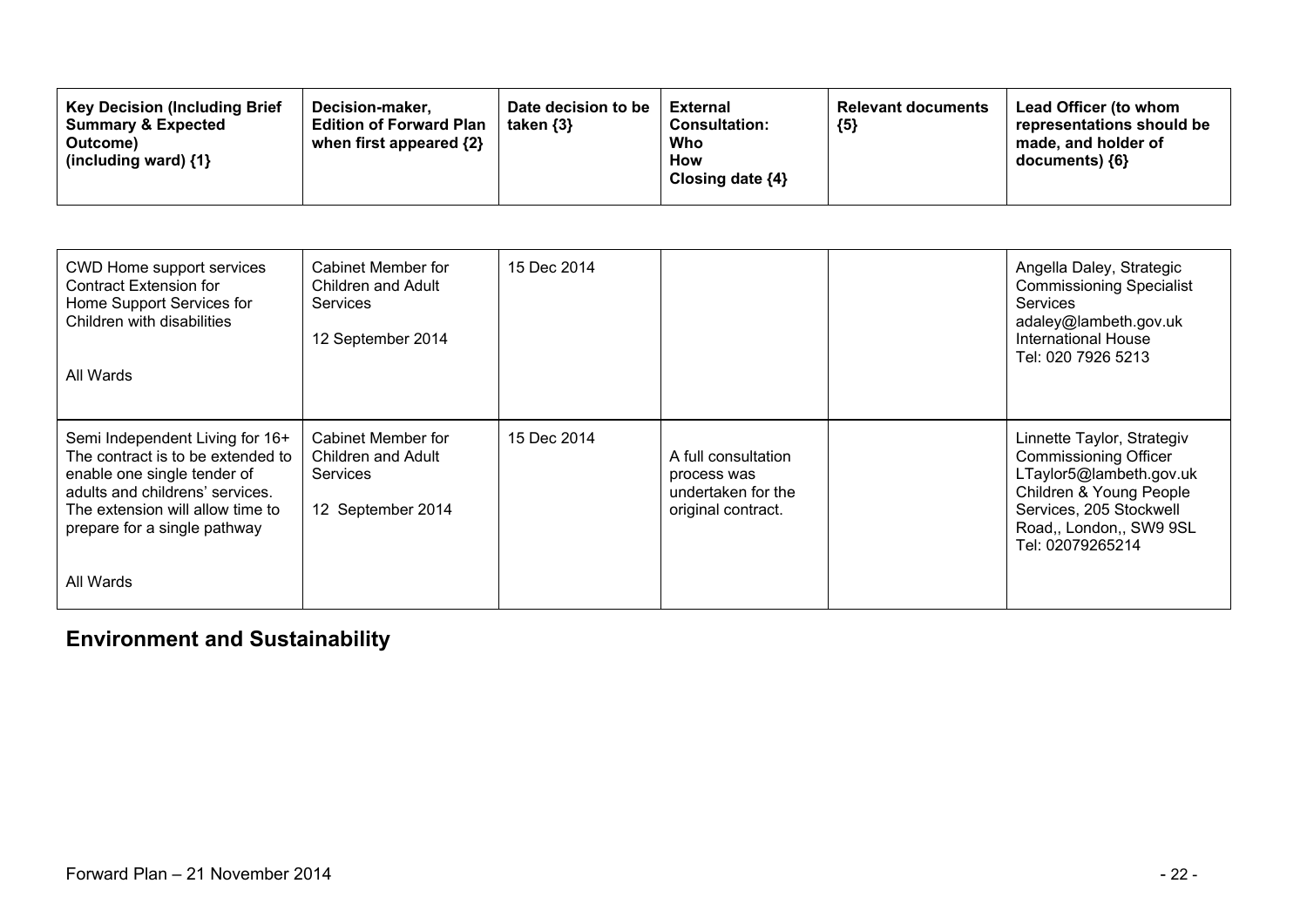| <b>Key Decision (Including Brief)</b><br>Decision-maker.<br><b>Summary &amp; Expected</b><br><b>Edition of Forward Plan</b><br>when first appeared $\{2\}$<br>Outcome)<br>(including ward) $\{1\}$ | Date decision to be<br>taken $\{3\}$ | External<br><b>Consultation:</b><br>Who<br><b>How</b><br>Closing date $\{4\}$ | <b>Relevant documents</b><br>${5}$ | Lead Officer (to whom<br>representations should be<br>made, and holder of<br>$documents)$ {6} |
|----------------------------------------------------------------------------------------------------------------------------------------------------------------------------------------------------|--------------------------------------|-------------------------------------------------------------------------------|------------------------------------|-----------------------------------------------------------------------------------------------|
|----------------------------------------------------------------------------------------------------------------------------------------------------------------------------------------------------|--------------------------------------|-------------------------------------------------------------------------------|------------------------------------|-----------------------------------------------------------------------------------------------|

| Excess waste on estates -<br>Responsibility transfer<br>The report sets out a case for<br>the transfer of waste<br>management responsibility to the<br>local estate management teams<br>to encourage the reduction in<br>excess waste being generated<br>through enforcement and<br>financial levers. | Cabinet Member for<br>Environment and<br>Sustainability<br>17 October 2014 | 1 Dec 2014 | Discussion with<br>reprsentatives from<br>Housing<br>management | Michael C Clarke, Public<br><b>Environment Manager</b><br>mcclarke@lambeth.gov.uk<br>1st Floor, Service Team<br>House, 185-205<br>Shakespeare Road, London,<br><b>SE24 0PZ</b><br>Tel: 020 7926 0528 |
|-------------------------------------------------------------------------------------------------------------------------------------------------------------------------------------------------------------------------------------------------------------------------------------------------------|----------------------------------------------------------------------------|------------|-----------------------------------------------------------------|------------------------------------------------------------------------------------------------------------------------------------------------------------------------------------------------------|
| All Wards                                                                                                                                                                                                                                                                                             |                                                                            |            |                                                                 |                                                                                                                                                                                                      |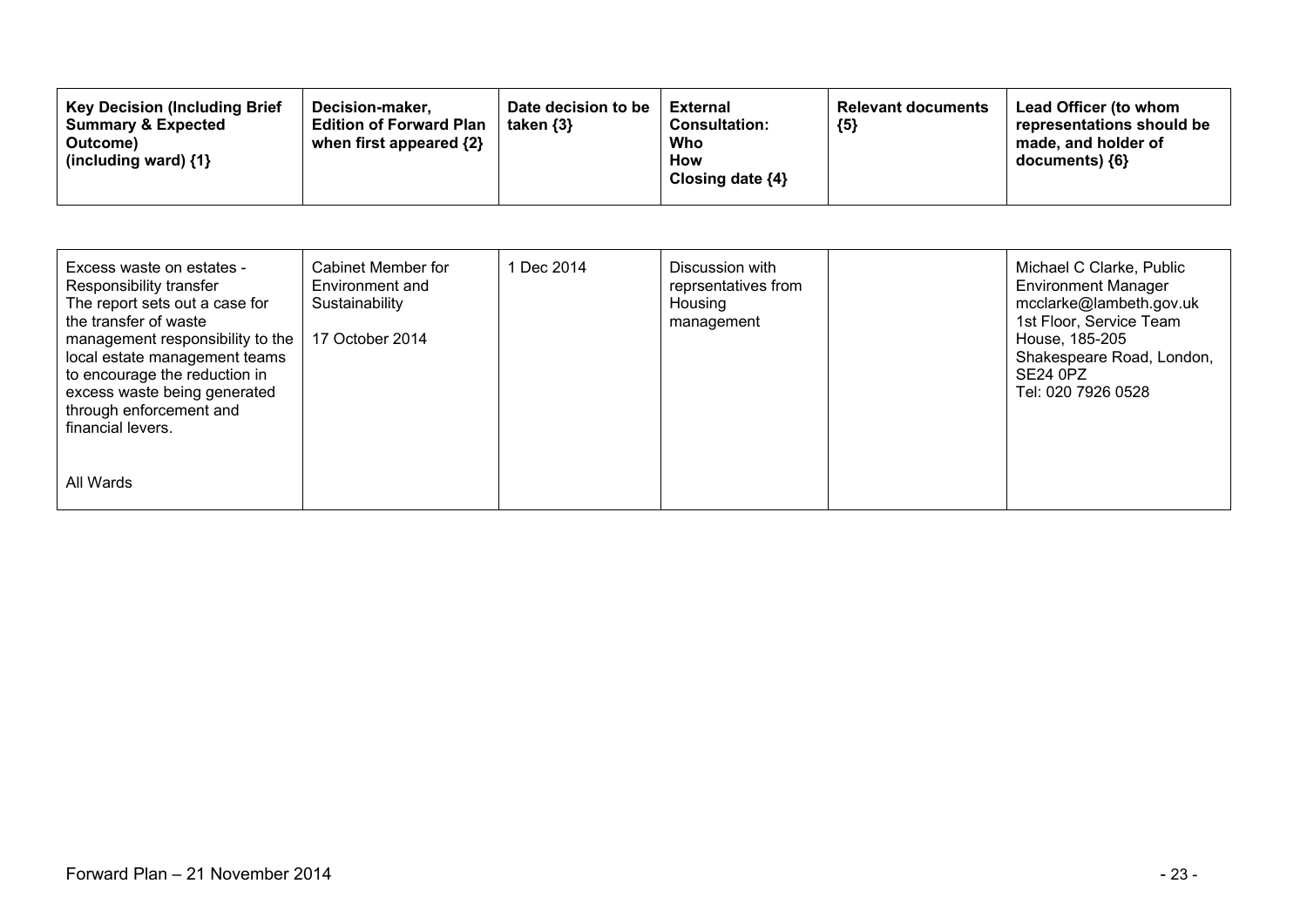| <b>Key Decision (Including Brief)</b><br><b>Summary &amp; Expected</b><br>Outcome)<br>(including ward) $\{1\}$ | Decision-maker.<br><b>Edition of Forward Plan</b><br>when first appeared $\{2\}$ | Date decision to be<br>taken $\{3\}$ | External<br><b>Consultation:</b><br>Who<br>How<br>Closing date $\{4\}$ | <b>Relevant documents</b><br>${5}$ | Lead Officer (to whom<br>representations should be<br>made, and holder of<br>documents) ${6}$ |
|----------------------------------------------------------------------------------------------------------------|----------------------------------------------------------------------------------|--------------------------------------|------------------------------------------------------------------------|------------------------------------|-----------------------------------------------------------------------------------------------|
|----------------------------------------------------------------------------------------------------------------|----------------------------------------------------------------------------------|--------------------------------------|------------------------------------------------------------------------|------------------------------------|-----------------------------------------------------------------------------------------------|

| Street Cleansing - Intelligence<br>lead deployment of resources.<br>The decision is based on moving<br>from a one size fits all service to<br>an intelligence and demand lead<br>service designed at a local level<br>with residents and BID's. | <b>Cabinet Member for</b><br>Environment and<br>Sustainability<br>17 November 2014 | 1 Dec 2014 | Consultation is<br>underway with<br>representatives from<br>each Business<br>Improvement District.<br>A borough wide<br>meeting was held<br>and subsequent<br>consultation                                                                                                                                                                                                                                                                                          | Michael C Clarke, Public<br><b>Environment Manager</b><br>mcclarke@lambeth.gov.uk<br>1st Floor, Service Team<br>House, 185-205<br>Shakespeare Road, London,<br><b>SE24 0PZ</b><br>Tel: 020 7926 0528 |
|-------------------------------------------------------------------------------------------------------------------------------------------------------------------------------------------------------------------------------------------------|------------------------------------------------------------------------------------|------------|---------------------------------------------------------------------------------------------------------------------------------------------------------------------------------------------------------------------------------------------------------------------------------------------------------------------------------------------------------------------------------------------------------------------------------------------------------------------|------------------------------------------------------------------------------------------------------------------------------------------------------------------------------------------------------|
| All Wards                                                                                                                                                                                                                                       |                                                                                    |            | meetings have taken<br>place with individual<br>Bids to determine the<br>needs and options for<br>service change at a<br>local level. The<br>consultation will<br>continue after the<br>report is forwarded<br>for decision. This will<br>allow BID's to voice<br>any concerns and<br>determine community<br>response when the<br>proposals have been<br>implemented.<br>Additionally the<br>council has<br>introduced a number<br>of citizen based<br>schemes that |                                                                                                                                                                                                      |
| Forward Plan - 21 November 2014                                                                                                                                                                                                                 |                                                                                    |            | promote greater<br>citizen involvement in<br>the design and<br>delivery of services<br>that impact<br>environmental                                                                                                                                                                                                                                                                                                                                                 | $-24-$                                                                                                                                                                                               |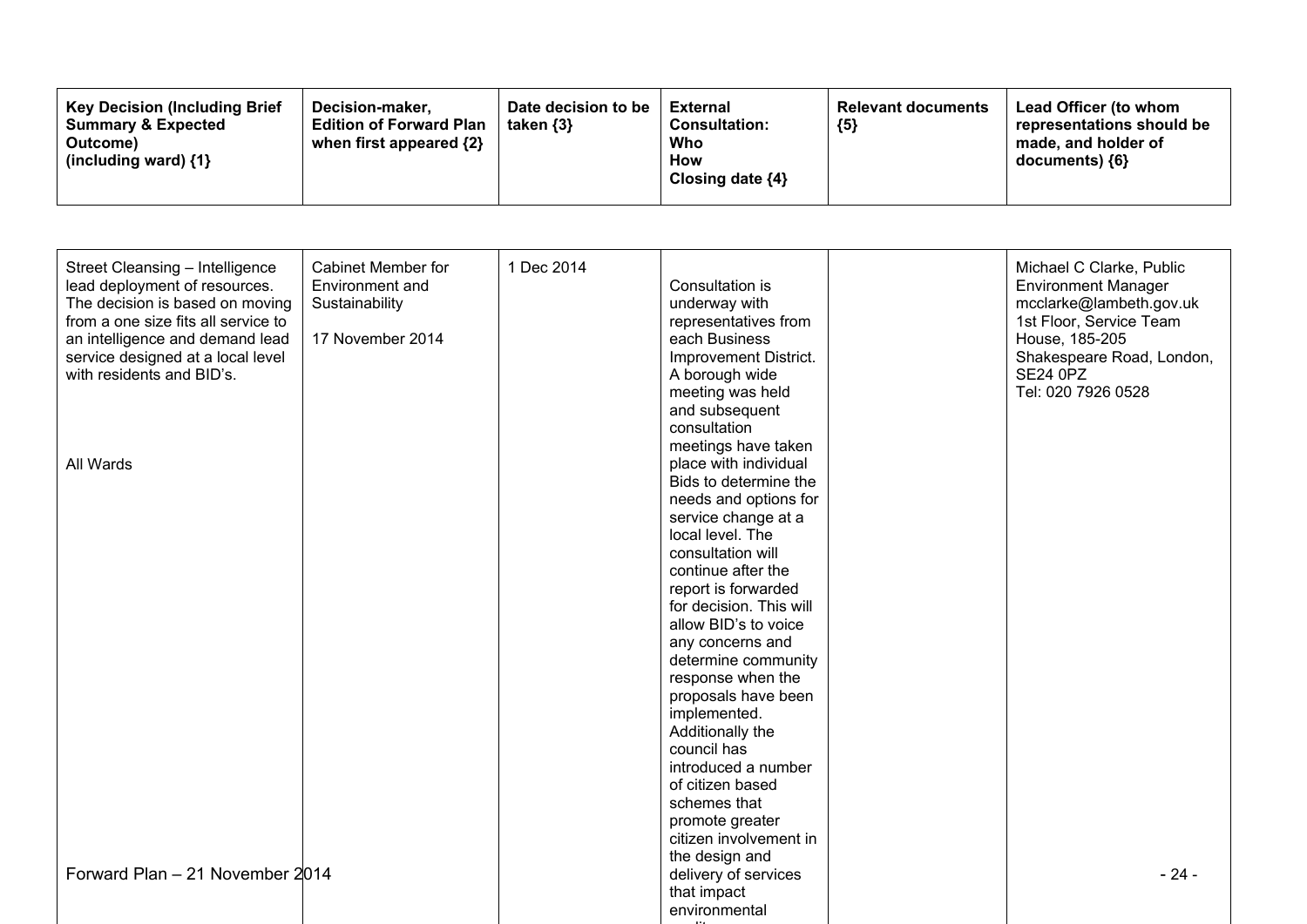| <b>Key Decision (Including Brief</b><br><b>Summary &amp; Expected</b><br>Outcome)<br>(including ward) $\{1\}$ | Decision-maker,<br><b>Edition of Forward Plan</b><br>when first appeared {2} | Date decision to be<br>taken $\{3\}$ | External<br><b>Consultation:</b><br>Who<br>How<br>Closing date ${4}$ | <b>Relevant documents</b><br>${5}$ | Lead Officer (to whom<br>representations should be<br>made, and holder of<br>documents) ${6}$ |
|---------------------------------------------------------------------------------------------------------------|------------------------------------------------------------------------------|--------------------------------------|----------------------------------------------------------------------|------------------------------------|-----------------------------------------------------------------------------------------------|
|---------------------------------------------------------------------------------------------------------------|------------------------------------------------------------------------------|--------------------------------------|----------------------------------------------------------------------|------------------------------------|-----------------------------------------------------------------------------------------------|

| <b>Brixton Depots Rationalisation -</b><br><b>Procurement of Construction</b><br><b>Works</b><br>This report aims for the<br>procurement board to grant<br>approval for the Somerleyton<br>Road project team to undertake<br>a competitive tender, with the<br>assistance of Veolia, for a<br>contractor to undertake the<br>construction works of the<br>rationalisation of the Brixton<br>depots which involves the<br>reconfiguration of Shakespeare<br>Road depot and Mahatma<br>Ghandi depot in order to<br>accommodate the facilities being<br>relocated from the Angela Davis<br>and (potentially) Wanless Road<br>depots. Approval is also being<br>requested to procure a<br>contractor for the demolition<br>works of Angela Davis depot<br>once its facilities have been<br>relocated.<br>Coldharbour; Herne Hill | Cabinet Member for<br>Environment and<br>Sustainability | 19 Dec 2014<br>Please select date of<br>when decision would<br>be taken. | During the planning<br>application process<br>consultations will be<br>undertaken with the<br>public and<br>surrounding<br>communities.<br>Consultation with<br>ward councillors<br>ongoing. | Neil Vokes, Regeneration<br>Project Manager (Housing)<br>nvokes@lambeth.gov.uk<br>1st floor, Phoenix House |
|------------------------------------------------------------------------------------------------------------------------------------------------------------------------------------------------------------------------------------------------------------------------------------------------------------------------------------------------------------------------------------------------------------------------------------------------------------------------------------------------------------------------------------------------------------------------------------------------------------------------------------------------------------------------------------------------------------------------------------------------------------------------------------------------------------------------------|---------------------------------------------------------|--------------------------------------------------------------------------|----------------------------------------------------------------------------------------------------------------------------------------------------------------------------------------------|------------------------------------------------------------------------------------------------------------|
|                                                                                                                                                                                                                                                                                                                                                                                                                                                                                                                                                                                                                                                                                                                                                                                                                              |                                                         |                                                                          |                                                                                                                                                                                              |                                                                                                            |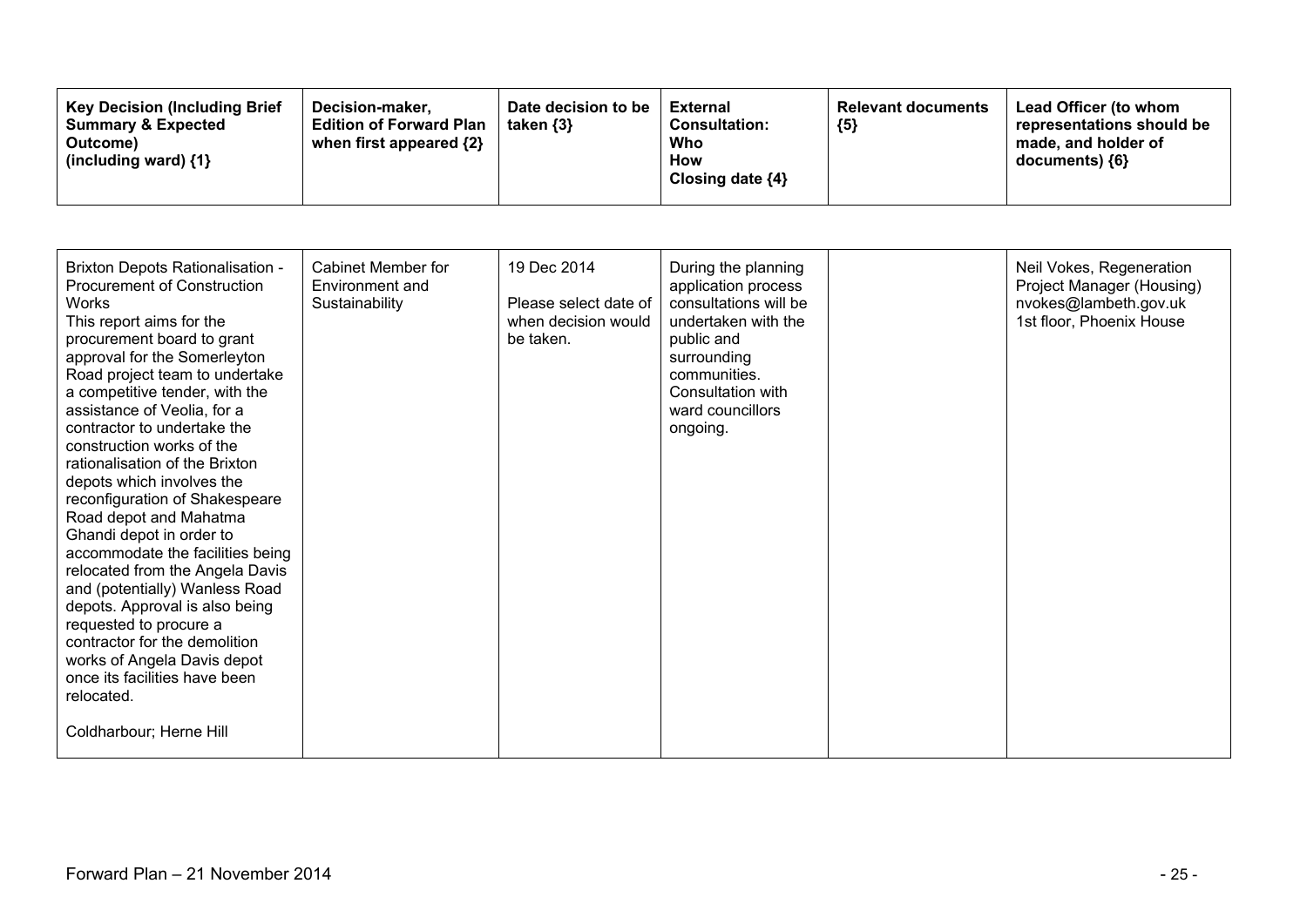| <b>Key Decision (Including Brief</b><br><b>Summary &amp; Expected</b><br>Outcome)<br>(including ward) $\{1\}$ | Decision-maker.<br><b>Edition of Forward Plan</b><br>when first appeared $\{2\}$ | Date decision to be<br>taken $\{3\}$ | External<br><b>Consultation:</b><br>Who<br>How<br>Closing date $\{4\}$ | <b>Relevant documents</b><br>${5}$ | Lead Officer (to whom<br>representations should be<br>made, and holder of<br>$documents)$ {6} |
|---------------------------------------------------------------------------------------------------------------|----------------------------------------------------------------------------------|--------------------------------------|------------------------------------------------------------------------|------------------------------------|-----------------------------------------------------------------------------------------------|
|---------------------------------------------------------------------------------------------------------------|----------------------------------------------------------------------------------|--------------------------------------|------------------------------------------------------------------------|------------------------------------|-----------------------------------------------------------------------------------------------|

## **Health and Wellbeing**

| Mental Health Accommodation<br>and Community Support<br>contract.<br><b>Extension of the Mental Health</b><br>Accommodation and Community<br>Support contract.<br>All Wards | <b>Cabinet Member for</b><br>Health and Wellbeing<br>16.05.14        | 1 Dec 2014 |                                                                                                                                                                                                                                                                                               | Denis O'Rourke, Assistant<br>Director Integrated<br>Commissioning - Adult<br>Mental Health<br>denisorourke@nhs.net |
|-----------------------------------------------------------------------------------------------------------------------------------------------------------------------------|----------------------------------------------------------------------|------------|-----------------------------------------------------------------------------------------------------------------------------------------------------------------------------------------------------------------------------------------------------------------------------------------------|--------------------------------------------------------------------------------------------------------------------|
| Transfer of 2013/14 funding from<br>NHS to Lambeth<br>Transfer of funding via s256 for<br>2013/14 from NHS England to<br>London Borough of Lambeth<br>All Wards             | <b>Cabinet Member for</b><br>Health and Wellbeing<br>7 February 2014 | 1 Dec 2014 | Engagement with<br>LINk/ HealthWatch<br>roundtables, CCG<br>engagement on<br>planning and the BIG<br>Lambeth Health<br>Debate, SLIC<br>Citizens' panel work<br>and Lambeth Living<br>Well Collaborative<br>co-productive work<br>on mental health.<br>This work is ongoing<br>and developing. |                                                                                                                    |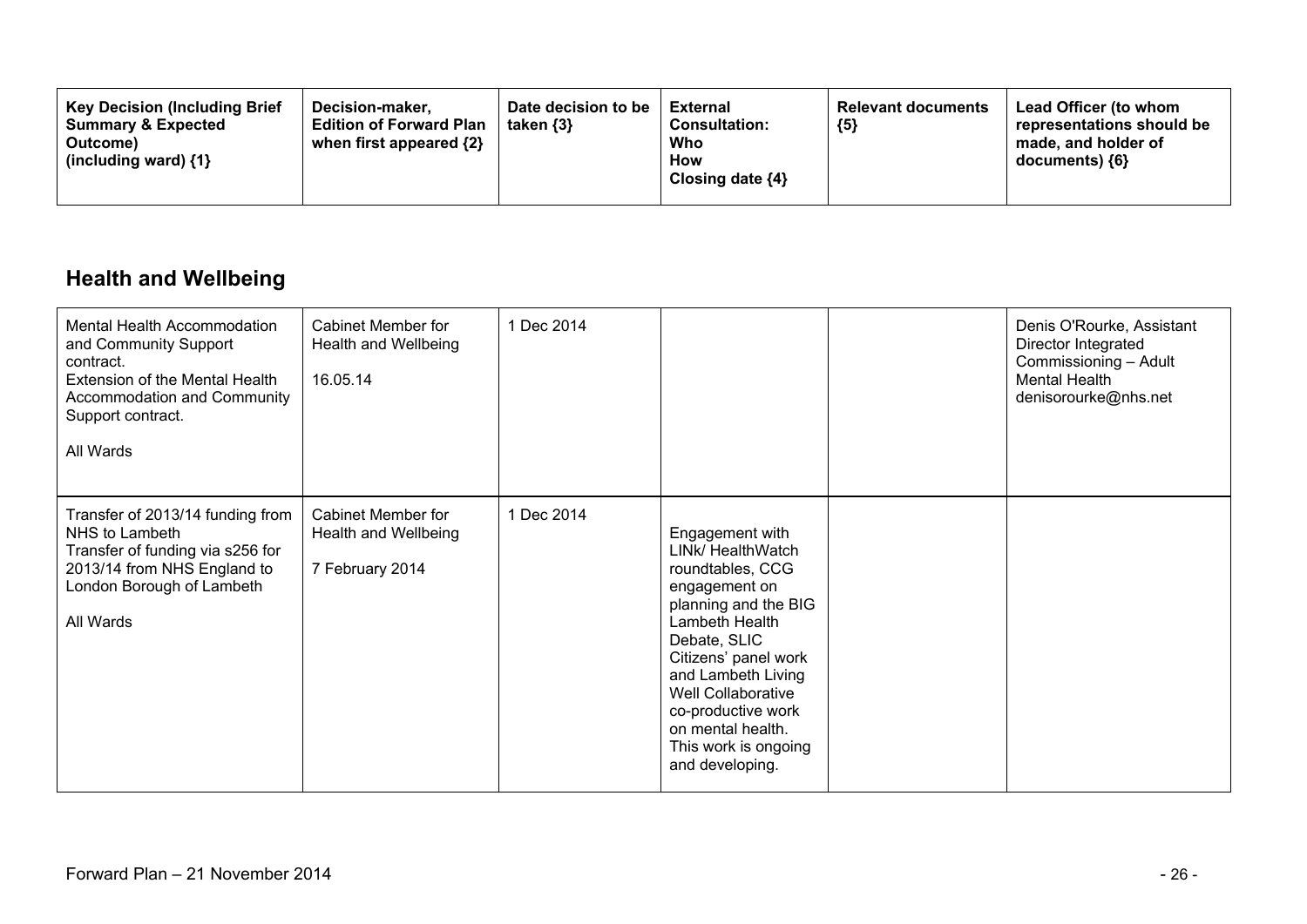| <b>Key Decision (Including Brief)</b><br>Decision-maker.<br><b>Summary &amp; Expected</b><br><b>Edition of Forward Plan</b><br>when first appeared $\{2\}$<br>Outcome)<br>(including ward) $\{1\}$ | Date decision to be<br><b>External</b><br><b>Consultation:</b><br>Who<br>How<br>Closing date $\{4\}$ | taken {3} | <b>Relevant documents</b><br>${5}$ | Lead Officer (to whom<br>representations should be<br>made, and holder of<br>$documents)$ {6} |
|----------------------------------------------------------------------------------------------------------------------------------------------------------------------------------------------------|------------------------------------------------------------------------------------------------------|-----------|------------------------------------|-----------------------------------------------------------------------------------------------|
|----------------------------------------------------------------------------------------------------------------------------------------------------------------------------------------------------|------------------------------------------------------------------------------------------------------|-----------|------------------------------------|-----------------------------------------------------------------------------------------------|

| <b>Better Care Fund</b><br>To finalise and agree the<br>approach to developing the<br>Better Care Fund for Lambeth<br>for 2014-16<br>All Wards | Cabinet Member for<br>Health and Wellbeing<br>7 February 2014 | 1 Dec 2014 | Engagement with<br>LINK/ HealthWatch<br>roundtables, CCG<br>engagement on<br>planning and the BIG<br>Lambeth Health<br>Debate, SLIC<br>Citizens' panel work<br>and Lambeth Living<br>Well Collaborative<br>co-productive work<br>on mental health.<br>This work is ongoing<br>and developing. |  | Moira McGrath, Director of<br>Integrated Commissioning<br>moira.mcgrath@nhs.net |
|------------------------------------------------------------------------------------------------------------------------------------------------|---------------------------------------------------------------|------------|-----------------------------------------------------------------------------------------------------------------------------------------------------------------------------------------------------------------------------------------------------------------------------------------------|--|---------------------------------------------------------------------------------|
|------------------------------------------------------------------------------------------------------------------------------------------------|---------------------------------------------------------------|------------|-----------------------------------------------------------------------------------------------------------------------------------------------------------------------------------------------------------------------------------------------------------------------------------------------|--|---------------------------------------------------------------------------------|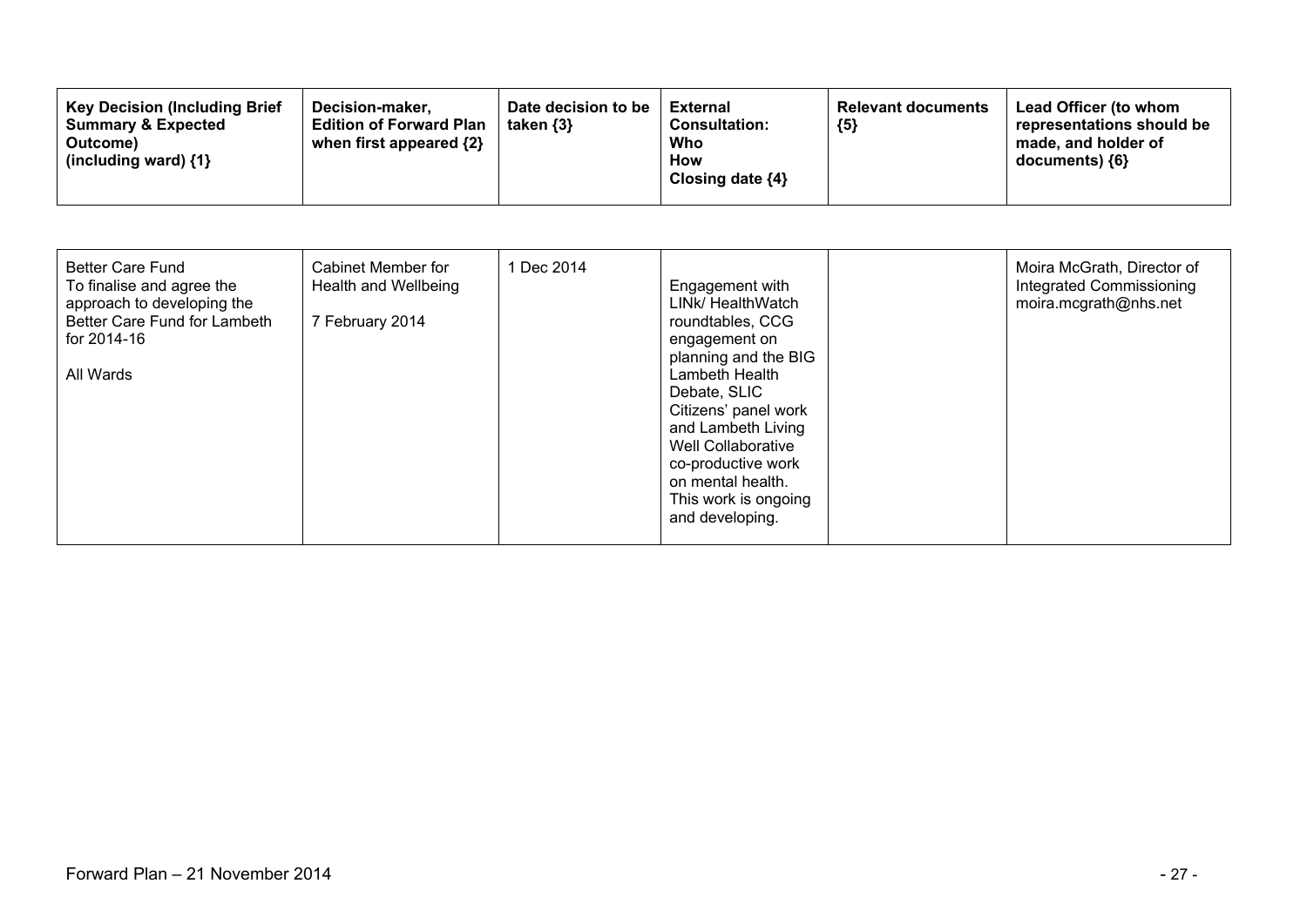| Extension to pilot level 3<br>specialist weight management<br>service for children<br>Decision to extend the above<br>contract for 2 years. This<br>contract is part of a healthy<br>weight programme that was set<br>up as a pilot following a tender<br>that was carried out in 2011. The<br>pilot will be evaluated over the<br>next year and a tender will be<br>carried out again in 2016 (for the<br>full healthy weight programme)<br>following analysis of the findings<br>from the evaluation.<br>All Wards | Cabinet Member for<br>Health and Wellbeing<br>13 June 2014 | 1 Dec 2014 | Qualitative data is<br>being captured<br>through the<br>evaluation.<br>Programme<br>participants provide<br>feedback following<br>their involvement.<br>Relevant<br>professionals and<br>stakeholders will be<br>consulted during the<br>evaluation and during<br>the tender process<br>which will be carried<br>out in 2016. |  | <b>Candice Clark</b><br>candiceclark@nhs.net |
|----------------------------------------------------------------------------------------------------------------------------------------------------------------------------------------------------------------------------------------------------------------------------------------------------------------------------------------------------------------------------------------------------------------------------------------------------------------------------------------------------------------------|------------------------------------------------------------|------------|-------------------------------------------------------------------------------------------------------------------------------------------------------------------------------------------------------------------------------------------------------------------------------------------------------------------------------|--|----------------------------------------------|
|----------------------------------------------------------------------------------------------------------------------------------------------------------------------------------------------------------------------------------------------------------------------------------------------------------------------------------------------------------------------------------------------------------------------------------------------------------------------------------------------------------------------|------------------------------------------------------------|------------|-------------------------------------------------------------------------------------------------------------------------------------------------------------------------------------------------------------------------------------------------------------------------------------------------------------------------------|--|----------------------------------------------|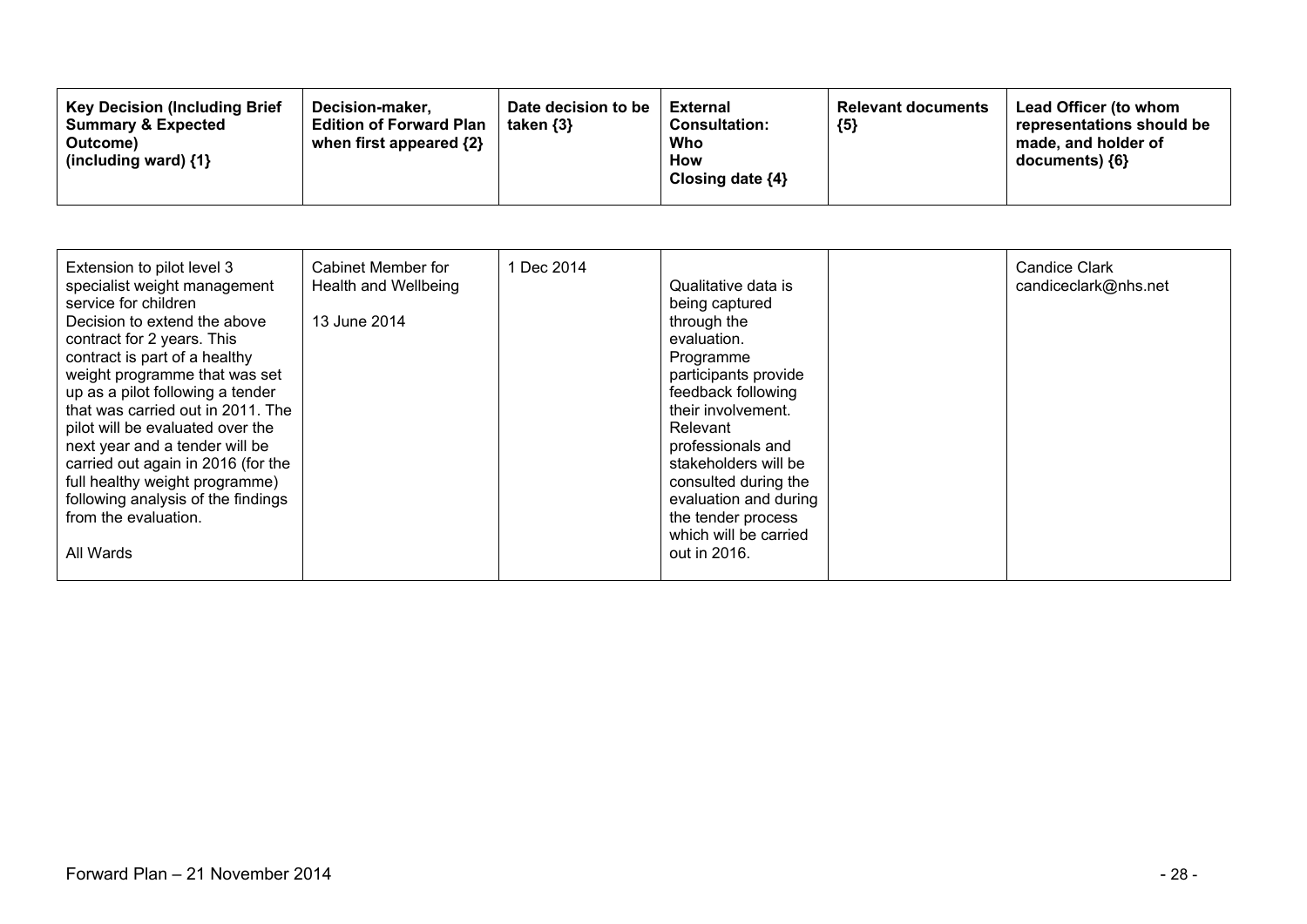| <b>Key Decision (Including Brief</b><br>Date decision to be<br>Decision-maker.<br><b>Summary &amp; Expected</b><br><b>Edition of Forward Plan</b><br>taken {3}<br>when first appeared {2}<br>Outcome)<br>(including ward) $\{1\}$ | External<br><b>Relevant documents</b><br><b>Consultation:</b><br>${5}$<br>Who<br><b>How</b><br>Closing date $\{4\}$ | Lead Officer (to whom<br>representations should be<br>made, and holder of<br>documents) ${6}$ |
|-----------------------------------------------------------------------------------------------------------------------------------------------------------------------------------------------------------------------------------|---------------------------------------------------------------------------------------------------------------------|-----------------------------------------------------------------------------------------------|
|-----------------------------------------------------------------------------------------------------------------------------------------------------------------------------------------------------------------------------------|---------------------------------------------------------------------------------------------------------------------|-----------------------------------------------------------------------------------------------|

| London HIV Prevention<br>Programme<br>The tendering and award of<br>contracts for this London-wide<br>programme (hosted,<br>commissioned and managed by<br>Lambeth) for HIV prevention.<br>The services comprise outreach,<br>condom distribution and media<br>campaigns.<br>All Wards | Cabinet Member for<br>Health and Wellbeing<br>4 July 2014 | 1 Dec 2014 | Engagement with<br>London Directors of<br>Public Health via the<br><b>LHPP Steering</b><br>Group, London<br>Sexual Health Group<br>and London Councils'<br>Leaders Committee.<br>Planning and<br>development of this<br>work is ongoing as<br>the tender process<br>proceeds. |  | Paul Steinberg, Senior<br><b>Strategic Commissioning</b><br>Manager<br>PSteinberg@lambeth.gov.uk<br>Tel: 020 7926 0480 |
|----------------------------------------------------------------------------------------------------------------------------------------------------------------------------------------------------------------------------------------------------------------------------------------|-----------------------------------------------------------|------------|-------------------------------------------------------------------------------------------------------------------------------------------------------------------------------------------------------------------------------------------------------------------------------|--|------------------------------------------------------------------------------------------------------------------------|
|----------------------------------------------------------------------------------------------------------------------------------------------------------------------------------------------------------------------------------------------------------------------------------------|-----------------------------------------------------------|------------|-------------------------------------------------------------------------------------------------------------------------------------------------------------------------------------------------------------------------------------------------------------------------------|--|------------------------------------------------------------------------------------------------------------------------|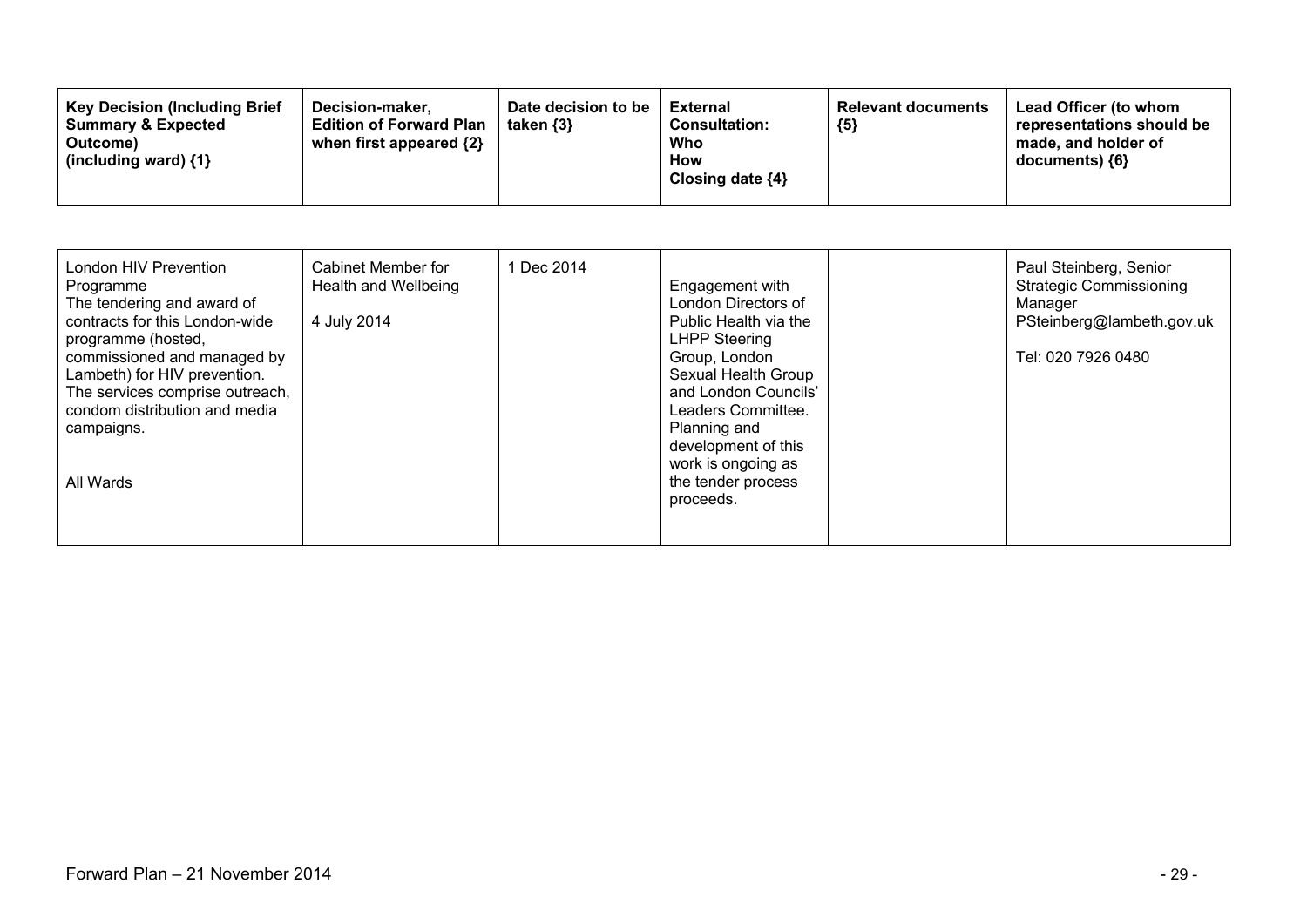| <b>Key Decision (Including Brief</b><br>Decision-maker.<br><b>Summary &amp; Expected</b><br><b>Edition of Forward Plan</b><br>when first appeared $\{2\}$<br>Outcome)<br>(including ward) $\{1\}$ | Date decision to be<br>taken {3} | <b>External</b><br><b>Consultation:</b><br>Who<br>How<br>Closing date $\{4\}$ | <b>Relevant documents</b><br>${5}$ | <b>Lead Officer (to whom</b><br>representations should be<br>made, and holder of<br>documents) ${6}$ |
|---------------------------------------------------------------------------------------------------------------------------------------------------------------------------------------------------|----------------------------------|-------------------------------------------------------------------------------|------------------------------------|------------------------------------------------------------------------------------------------------|
|---------------------------------------------------------------------------------------------------------------------------------------------------------------------------------------------------|----------------------------------|-------------------------------------------------------------------------------|------------------------------------|------------------------------------------------------------------------------------------------------|

| Shared Lives scheme<br>In December 2013, approval was<br>given to the waiver of section 8.0<br>(Purchasing Rules) of the<br><b>Contract Standing Orders in</b><br>order to extend the Shared Lives<br>scheme with Lambeth Mencap<br>for a further period of 12 months<br>for the period 1 January 2014 to<br>31 December 2014.<br>During the extension period it<br>was proposed to:<br>a) Expand the Shared Lives<br>Scheme to all client groups by<br>participating in the Cabinet<br>Office Trailblazer Scheme, for<br>the use of Social Impact Bond.<br>b) Enter into direct negotiation<br>with Social Finance to develop a<br>social investment mechanism to<br>expand the Shared Lives<br>scheme through a competitive<br>selection process.<br>Lambeth appointed Social<br>Finance to support the | <b>Cabinet Member for</b><br>Health and Wellbeing<br>4 July 2014 | 1 Dec 2014 |  | Laval Lebon, Senior Strategic<br><b>Commissioning Manager</b><br>LLebon2@lambeth.gov.uk<br>Phoenix House<br>Tel: 020 7926 4654 |
|-----------------------------------------------------------------------------------------------------------------------------------------------------------------------------------------------------------------------------------------------------------------------------------------------------------------------------------------------------------------------------------------------------------------------------------------------------------------------------------------------------------------------------------------------------------------------------------------------------------------------------------------------------------------------------------------------------------------------------------------------------------------------------------------------------------|------------------------------------------------------------------|------------|--|--------------------------------------------------------------------------------------------------------------------------------|
| development of this contract<br>model in Lambeth and to identify<br>a viable Shared Lives provider<br>for the delivery of Shared Lives<br>care in Lambeth, to be supported<br>with social investment. In<br>selecting the Shared Lives<br>provider, Social Finance has                                                                                                                                                                                                                                                                                                                                                                                                                                                                                                                                    |                                                                  |            |  |                                                                                                                                |
| Einodrantsde Pilten run 2af falloareamber 2014<br>transparent selection process                                                                                                                                                                                                                                                                                                                                                                                                                                                                                                                                                                                                                                                                                                                           |                                                                  |            |  | $-30-$                                                                                                                         |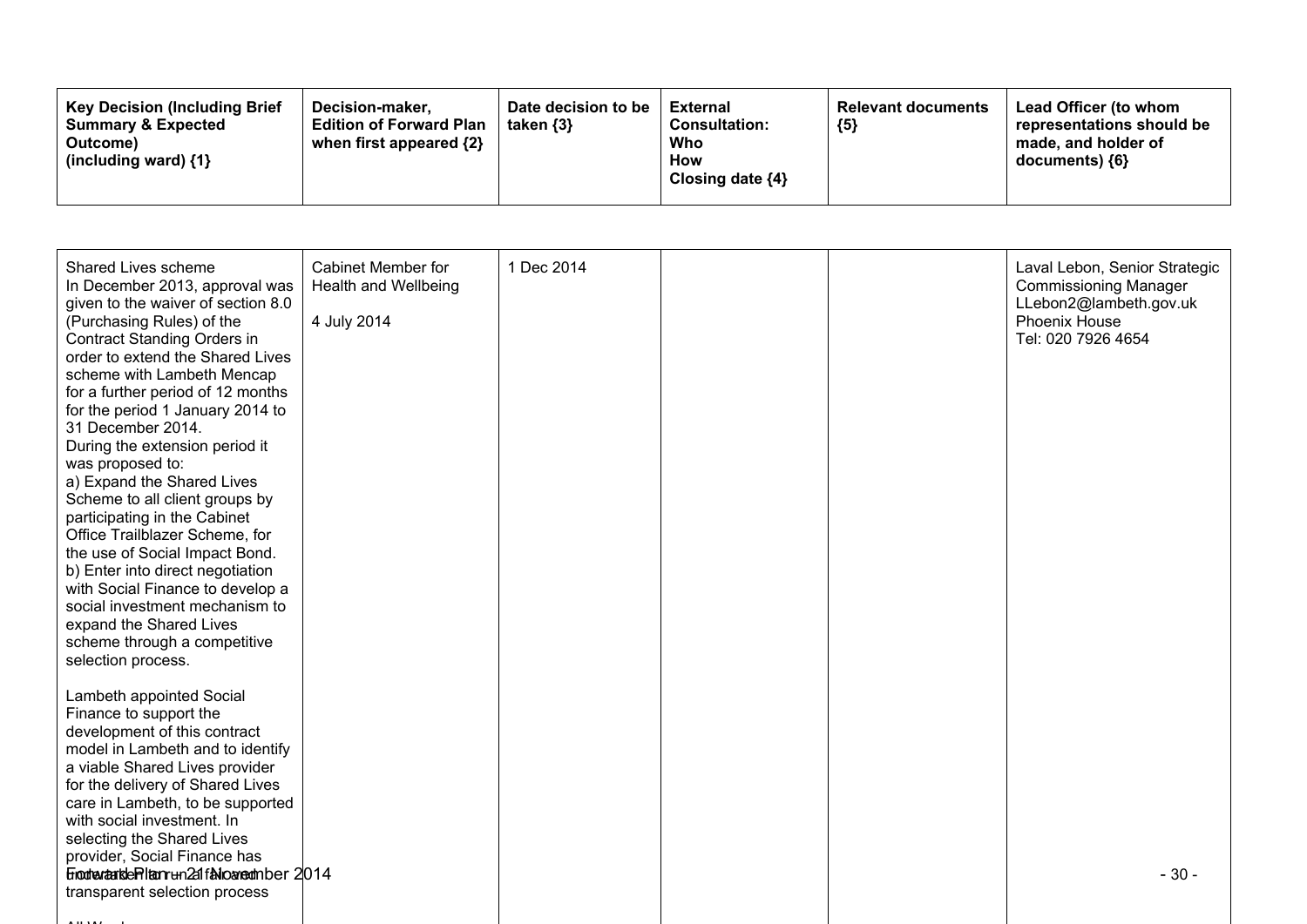| <b>Key Decision (Including Brief</b><br>Decision-maker.<br><b>Edition of Forward Plan</b><br><b>Summary &amp; Expected</b><br>when first appeared {2}<br>Outcome)<br>(including ward) $\{1\}$ | Date decision to be<br>taken $\{3\}$ | <b>External</b><br><b>Consultation:</b><br>Who<br>How<br>Closing date $\{4\}$ | <b>Relevant documents</b><br>${5}$ | Lead Officer (to whom<br>representations should be<br>made, and holder of<br>$documents)$ {6} |
|-----------------------------------------------------------------------------------------------------------------------------------------------------------------------------------------------|--------------------------------------|-------------------------------------------------------------------------------|------------------------------------|-----------------------------------------------------------------------------------------------|
|-----------------------------------------------------------------------------------------------------------------------------------------------------------------------------------------------|--------------------------------------|-------------------------------------------------------------------------------|------------------------------------|-----------------------------------------------------------------------------------------------|

| Social Care Hub<br>Cabinet Member for<br>Provision of a hub service<br>Health and Wellbeing<br>offering information, advice and<br>advocacy to older people, people<br>13/08/2014<br>with disabilities and carers.<br>All Wards | 1 Dec 2014 | Co-Production<br>sessions with service<br>users, staff and<br>providers between<br>April & July 2014 |  | Paul Davis, Commissioning<br><b>Manager Supporting People</b><br>pdavis2@lambeth.gov.uk<br>Phoenix House, 10<br>Wandsworth Road, London,<br>SW8 2LL<br>Tel: 020 7926 7538<br>020 7926 7526 |
|---------------------------------------------------------------------------------------------------------------------------------------------------------------------------------------------------------------------------------|------------|------------------------------------------------------------------------------------------------------|--|--------------------------------------------------------------------------------------------------------------------------------------------------------------------------------------------|
|---------------------------------------------------------------------------------------------------------------------------------------------------------------------------------------------------------------------------------|------------|------------------------------------------------------------------------------------------------------|--|--------------------------------------------------------------------------------------------------------------------------------------------------------------------------------------------|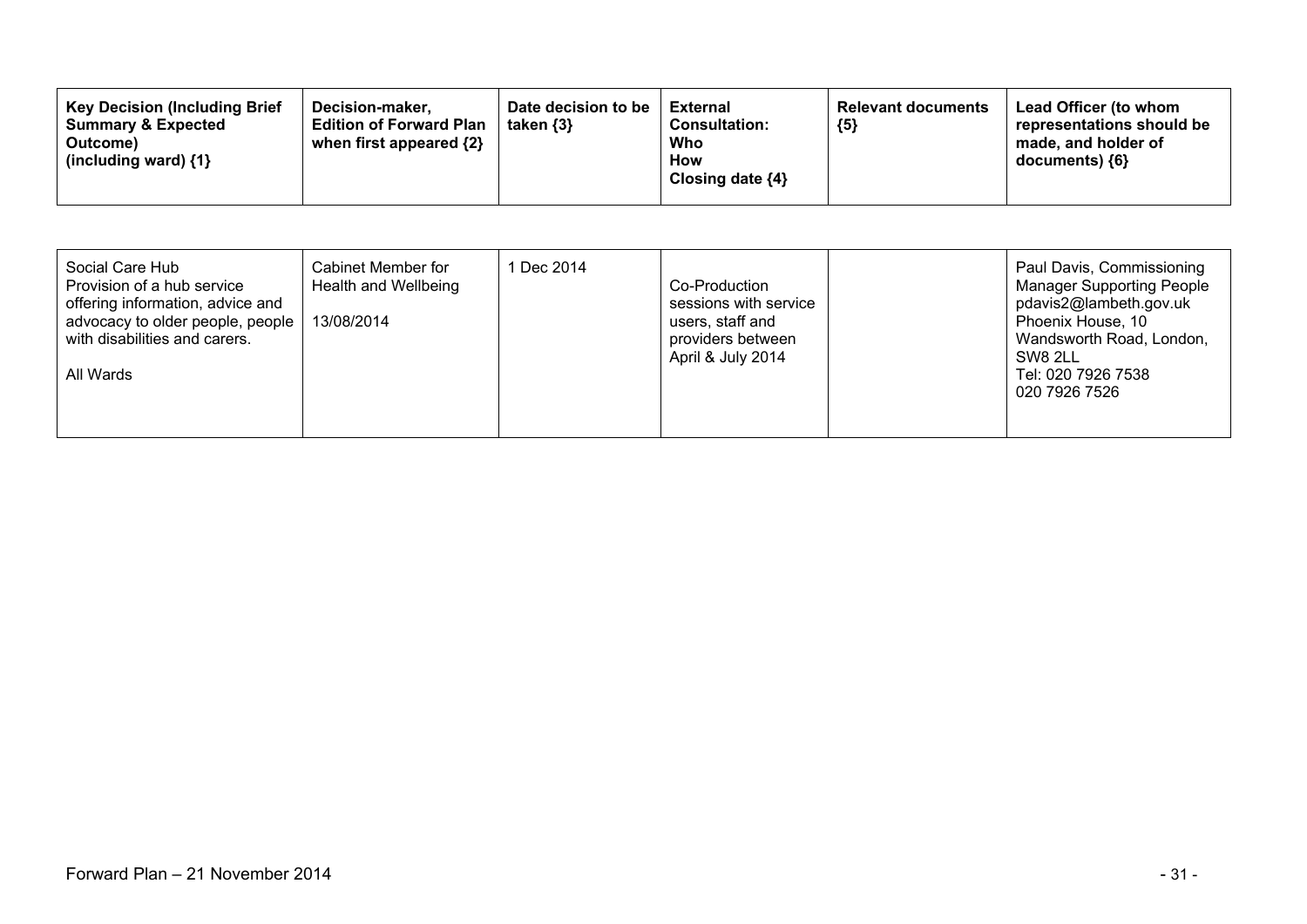| <b>Key Decision (Including Brief)</b><br><b>Summary &amp; Expected</b><br>Outcome)<br>(including ward) $\{1\}$ | Decision-maker.<br><b>Edition of Forward Plan</b><br>when first appeared {2} | Date decision to be<br>taken $\{3\}$ | <b>External</b><br><b>Consultation:</b><br>Who<br><b>How</b><br>Closing date $\{4\}$ | <b>Relevant documents</b><br>${5}$ | Lead Officer (to whom<br>representations should be<br>made, and holder of<br>$documents)$ {6} |
|----------------------------------------------------------------------------------------------------------------|------------------------------------------------------------------------------|--------------------------------------|--------------------------------------------------------------------------------------|------------------------------------|-----------------------------------------------------------------------------------------------|
|----------------------------------------------------------------------------------------------------------------|------------------------------------------------------------------------------|--------------------------------------|--------------------------------------------------------------------------------------|------------------------------------|-----------------------------------------------------------------------------------------------|

## **Housing**

| Approval of Lollard Street<br>Development Agreement for<br>provision of new homes and<br>nursery school<br>The General Exception<br>procedure is likely to be followed<br>Bishop's; Prince's                  | Cabinet Member for<br>Housing<br>11 October 2013 | 1 Dec 2014 | Princes and Bishops<br><b>Ward Members</b>                                                                                                                                                                                                                                                                                            | Resolution to grant<br>planning permission for<br><b>Shell Centre</b><br>development | Lesley Johnson, Interim<br><b>Housing Regeneration</b><br>Manager<br>Ljohnson3@lambeth.gov.uk<br>Hambrook House<br>Tel: 020 7926 3765        |
|---------------------------------------------------------------------------------------------------------------------------------------------------------------------------------------------------------------|--------------------------------------------------|------------|---------------------------------------------------------------------------------------------------------------------------------------------------------------------------------------------------------------------------------------------------------------------------------------------------------------------------------------|--------------------------------------------------------------------------------------|----------------------------------------------------------------------------------------------------------------------------------------------|
| Development Options Appraisal -<br><b>Fenwick Estate</b><br>To approve the opportunity sites<br>in Fenwick estate as the location<br>for offsite affordable housing<br>provision by Sainsbury/TfL<br>Larkhall | Cabinet Member for<br>Housing<br>2 May 2014      | 1 Dec 2014 | Local residents and<br>ward councillors<br>Resident participation<br>in the project will be<br>designed in close<br>liaison with the TRA.<br>A communications<br>plan will be<br>developed by the<br>project team<br>involving drop in,<br>newsletters, events<br>etc to engage with<br>residents and<br>coproduce a project<br>plan. |                                                                                      | Lesley Johnson, Interim<br><b>Housing Regeneration</b><br>Manager<br>Ljohnson3@lambeth.gov.uk<br><b>Hambrook House</b><br>Tel: 020 7926 3765 |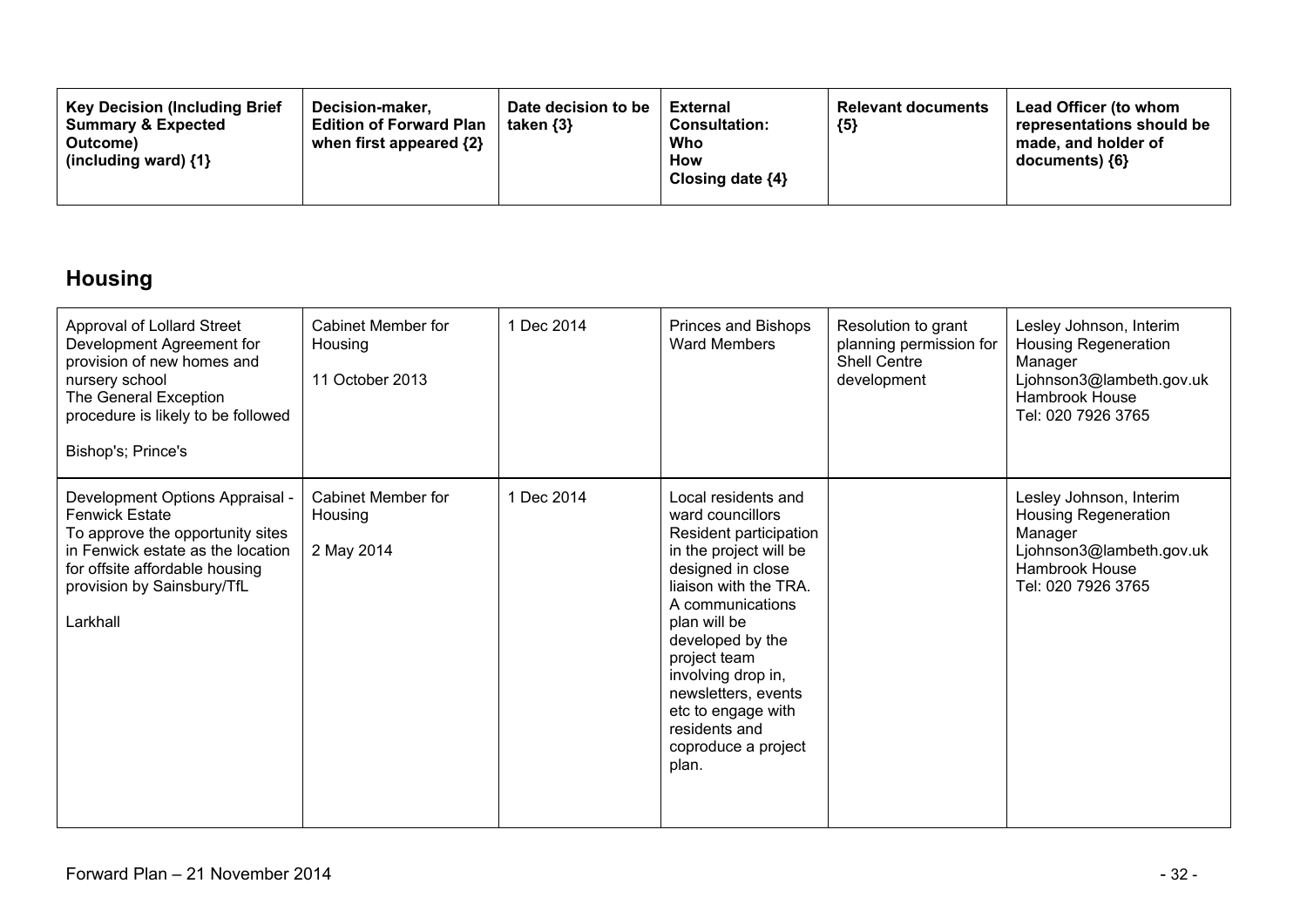| <b>Key Decision (Including Brief</b><br>Decision-maker.<br><b>Summary &amp; Expected</b><br><b>Edition of Forward Plan</b><br>when first appeared $\{2\}$<br>Outcome)<br>(including ward) $\{1\}$ | Date decision to be<br>taken $\{3\}$ | <b>External</b><br><b>Consultation:</b><br>Who<br>How<br>Closing date $\{4\}$ | <b>Relevant documents</b><br>${5}$ | Lead Officer (to whom<br>representations should be<br>made, and holder of<br>documents) {6} |
|---------------------------------------------------------------------------------------------------------------------------------------------------------------------------------------------------|--------------------------------------|-------------------------------------------------------------------------------|------------------------------------|---------------------------------------------------------------------------------------------|
|---------------------------------------------------------------------------------------------------------------------------------------------------------------------------------------------------|--------------------------------------|-------------------------------------------------------------------------------|------------------------------------|---------------------------------------------------------------------------------------------|

### **Jobs and Growth**

| Dangerous Structures Provision<br>Cabinet Member for Jobs<br>To award the contract for<br>and Growth<br>dangerous stuctures under the<br>Framework Agreement drawn up<br>by the Dangerous Structures<br>(Consortium) London (DSCL) for<br>the period April 2014 for 5 years<br>All Wards | 1 Dec 2014<br>Please select date of<br>when decision would<br>be taken. | No consultation $-$<br>the aim will be to<br>align with the<br>DSCL tender in<br>order to secure the<br>dangerous<br>structures<br>provision. |  | Catherine Neal<br>cneal@lambeth.gov.uk |
|------------------------------------------------------------------------------------------------------------------------------------------------------------------------------------------------------------------------------------------------------------------------------------------|-------------------------------------------------------------------------|-----------------------------------------------------------------------------------------------------------------------------------------------|--|----------------------------------------|
|------------------------------------------------------------------------------------------------------------------------------------------------------------------------------------------------------------------------------------------------------------------------------------------|-------------------------------------------------------------------------|-----------------------------------------------------------------------------------------------------------------------------------------------|--|----------------------------------------|

### **Neighbourhoods**